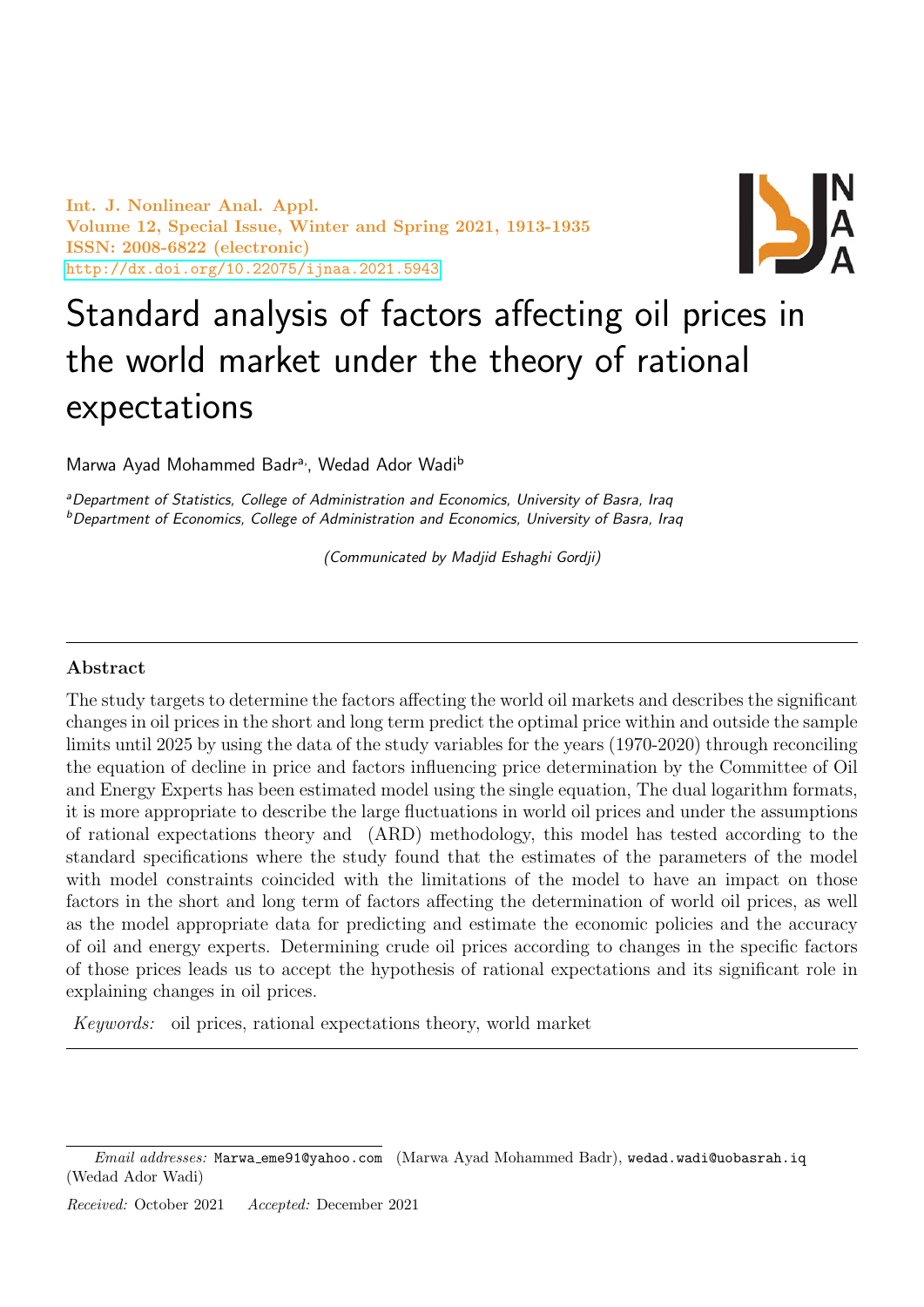# 1. Introduction

Oil prices are one of the factors affecting to performance of the world economy and, therefore the volatility and crises to which the world oil markets are exposed have significant effects on the economies of both developed and developing countries, especially those countries that rely on crude oil as a significant supplier of financing the state budget, where oil revenues are directly affected by these fluctuations, of financing the state budget, where oil revenues are directly affected by these fluctuations, which affects the response of their development needs, and these fluctuations are the result of a set of factors that contribute in one way or another in its changes such as supply and demand forces and political and climatic factors.

These fluctuations in prices have generated a desire to study and identify factors affecting crude oil prices in the world market and under the theory of rational expectations that the environment is changing rapidly and there is an urgent need to know how oil and energy experts deal and how they determine crude oil prices under these conditions and fluctuations and then predict optimal oil prices, which requires the use of rational models with more acceptable results than other models.

This is why the importance of the study comes from the importance of crude oil in the present and future of developed and developing producing, exporting and importing countries because most studies confirm the world's dependence on crude oil as a major energy supplier, as well as the need to find a logical and rational explanation of what is happening in the oil market, which has become controlled by major global companies that are working hard to achieve their interests, and then deal with crises and fluctuations in order to find solutions to them or minimize their effects, so the goal of these The study is a modest attempt to identify factors affecting oil prices using rational expectations theory in order to predict the optimal oil prices because of the importance they represent for the economies of developing oil-producing countries, which suffer from structural imbalances in most of their economic sectors, which make them more vulnerable to random fluctuations and changes than developed countries, as well as the novelty of the subject of the study and the scarcity of writings in it.

The study was divided into three investigations, the first of which dealt with the concept of rational expectations and their importance, assumptions, characteristics and criticisms, while the second examined the identification of factors affecting the world oil markets that cause fluctuations in these prices, while the third was to measure and analyse the function of the world price of oil using data for a time series of years (1970-2020) based on the data of the Organization of Petroleum Exporting Countries and world bank data under the theory of rational expectations and then predict the optimal price. Until 2025 according to the best model obtained.

# 2. The first topic: the concept and assumptions of rational expectations and their advantages

"Expectations" in the economics, are the expectations or opinions adopted by decision-makers to determine future prices, sales, income, taxes, or other key variables, as the importance of expectations is often due to their significant impact on current choices for companies and families, and therefore on current prices and the overall level of economic activity [\[8\]](#page-21-0).

#### 2.1. Rational expectations theory

Rational Expectations Theory The theory of mental expectations has introduced by economist John F. Muth, a professor at the University of Indiana, in 1961 in his study Rational Expectations and hypothesis of Price Movement. This hypothesis is due to the formulation of the theories in their wellknown form [\[9\]](#page-21-1) and that this hypothesis was the result of overcoming the disadvantages of the theories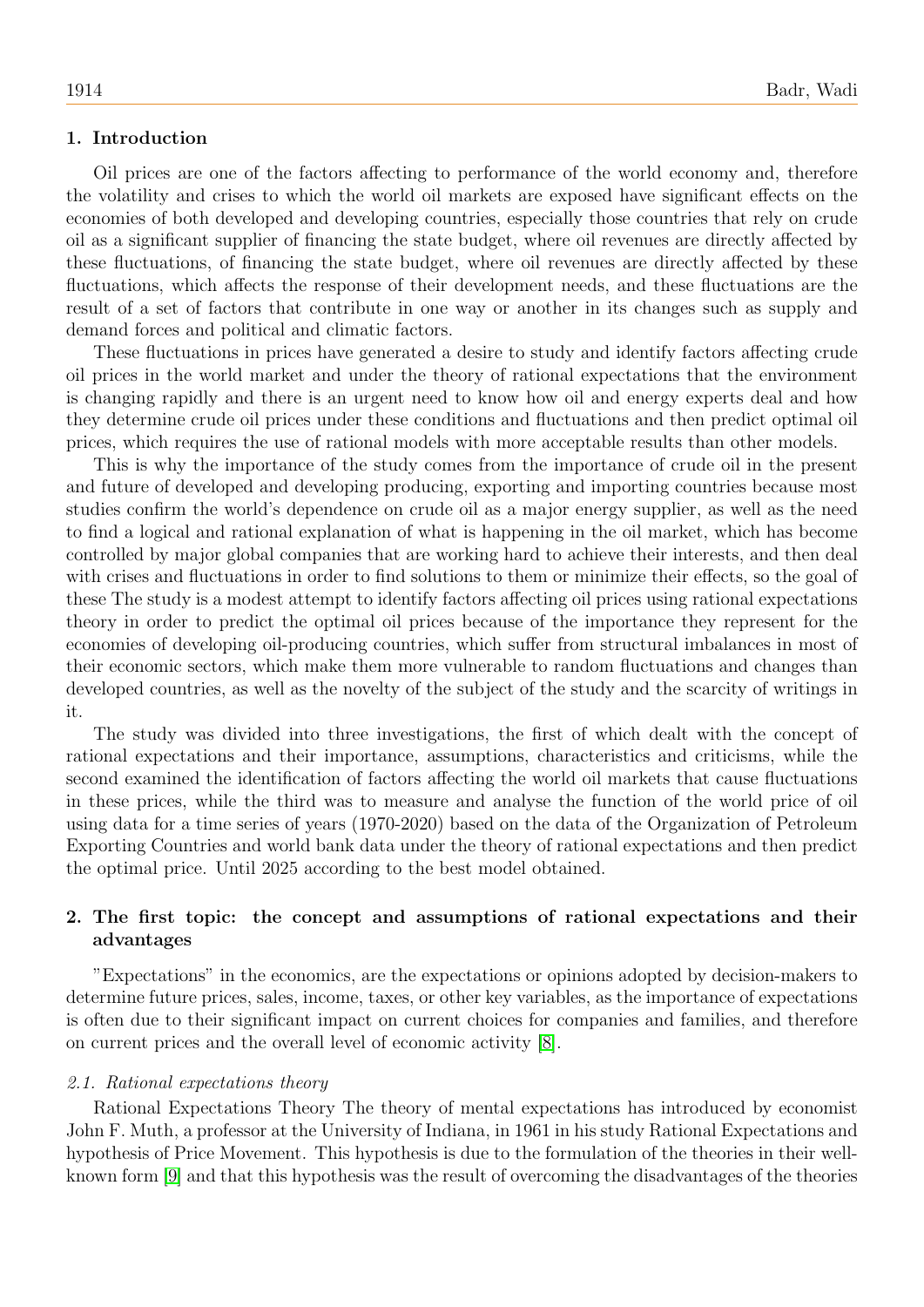of adaptive expectations [\[13\]](#page-21-2) and [\[3\]](#page-21-3) That has led us to the formulation of rational expectations, which mean that they are expectations based on the efficient use of all available information related to the phenomenon studied that does not mean individuals have full insight and may even make mistakes and may be significant, but they are not systematic mistakes and that improvements in their expectations cannot be made based on the information available to them [\[1\]](#page-21-4).

The factors that helped to spread the theory significantly were the focus of this theory on the negatives related to the formulation of expectations in the economic models at the time, as well as the inappropriate performance of demand management policies in controlling unemployment and inflation, and the failure of the concept of a ( Phelps) curve in its traditional form in the 1970s when levels of unemployment and inflation rose together, In addition to the widespread hypothesis of the neutrality of the economic policy of neoclassical thought and the critical acceptance of monetary thought [\[4\]](#page-21-5). Rational expectations assumed that the actual convictions of individuals should be identical or consistent with the future state of the economy, taking into account the impact of government policies on their decisions [\[5\]](#page-21-6).

#### 2.2. Rational expectation hypothesis

The rational expectations emphasize finding a way to estimate future incidents using all available information efficiently, so that forecast errors are not consecutive (regular).

As a result, the rational expectations are what must be predicted, if these projections are correctly depend on the same content as the economic theory about determining the course of that variable, it cannot be assumed that the forecasters of this variable are unaware of the economic forces that control that variable to be predicted.

This leads us to the fact that rational expectations are based on intuition, but this intuition (prediction) be rational because of it based on assumptions that should not be violated, so one of the conditions for achieving rationality is the availability of the following assumptions and taking them. Rational expectations can be summed up as follows:

- 1. Do not ignore economic units (whether consumed, productive or invested) for any opportunity that can generate a profit without exploiting them and benefiting from them, thus describing their behaviour as optimal and maximizes benefit, which in turn is a reason for the superiority over rational expectations over other expectations.
- 2. Do not repeat mistakes by economic units when predicting that they collect the necessary information and use it efficiently to avoid making mistakes, and if there are errors in expectation should not take a regular form, i.e. the random (remaining) limit of the model of the standard economy is not characterized by a particular pattern then the behaviour of economic events is described as rational, which explains the regularity of mistakes and this is contrary to two approaches: Rationality methodology: If mistakes are regular from previous incidents so far, it is assumed that economic units had been alerted to them and included in their information that they use efficiently to avoid them.

Standard methodology: The linear model that makes its estimates efficient and reliable requires that the random error be distributed naturally with an average of zero and a variation equal to  $\sigma^2$ , so when you break this imposition, we will face measurement problems.

3. Economic units take into account all available information in addition to previous experience, latest developments, developments, news of the hour and even statements by officials such as OPEC statements and analysts' opinions, so that rational expectations have empirical support,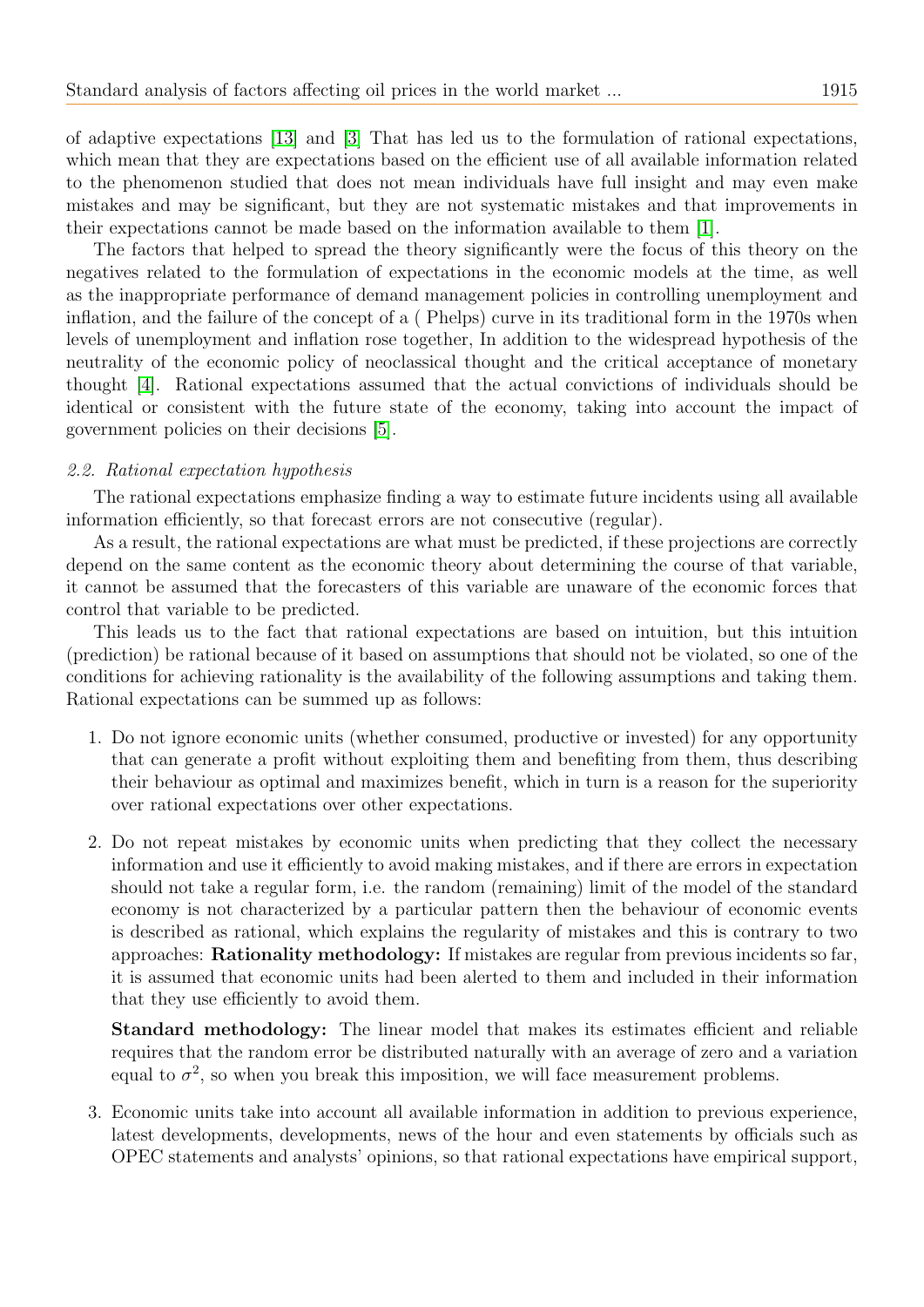as is now being done by accumulated information among workers in specialized financial markets [\[6\]](#page-21-7).

# 2.3. Advantages of rational expectations

- 1. Rational expectations are words based on intuition, aimed at maximizing benefit and profits.
- 2. Rational expectations are characterized by a failure to repeat the error. That is, when economic units adopt the principle of rational expectations, they collect all information efficiently in order to avoid mistakes, and if they occur, they are atypical or irregular errors in the sense that the error limit of standard models is unregulated so that the expectations are rational.
- 3. The study of rational expectations is characterized by the fact that it takes into account all the developments and information surrounding in addition to the permits of officials, such as the statements of the Organization of Petroleum Exporting Countries (OPEC) regarding oil issues and its prices, this has made rational expectations enjoy great supports from specialized financial markets.
- 4. Rational expectations propose decisive and one-time adjustments to address different issues to ensure good economic results, i.e., a comprehensive rather than a partial change in the systems concerned and fiscal and monetary economic policies.
- 5. The modelling of rational expectations changes from time to time depending on the changing economic policies of governments or the individual behaviour of human beings [\[5\]](#page-21-6).

# 3. The second topic: factors affecting the global price on oil:

prices are factors affecting the global economy, and this price is subject to fluctuations and fluctuations due to a combination of factors and influences that contribute in one way or another to changing course, leaving different effects on the economies of both developing and developed countries [\[12\]](#page-21-8).

If oil is seen as a commodity like other commodities to determine the quality of its market and prices at the international level, it is a mysterious market surrounded by circumstances so strange that the oil state producing this commodity had little role in determining the production and pricing of this commodity, so we find that the oil pricing system was not the result of real interaction between the forces of global supply and demand, but prices were determined by the interest of monopolistic oil companies, so he did not specify a single oil price, But several prices each serve a certain goal for oil companies [\[25\]](#page-22-0).Therefore, there are several factors affecting oil prices in the world markets, which make prices characterized by volatility and thus have a clear impact on oil revenues, the most important of which are the following: [\[12\]](#page-21-8)

- 1. Global oil demands Demand for oil plays a prominent role in determining its prices and the demand for oil means the amount of need in its quantitative and qualitative aspect of crude oil at a certain price over a certain period to satisfy that need, whether for production, consumption or other purposes. [\[2\]](#page-21-9) Oil demands are divided into two types:
- A. Demand consumption: Oil demands have undergone several changes in its extraction to the oil industry, where demand for oil for consumption is influenced by increased rates of global economic growth, so we note that the development, industrial and economic growth in China and India has led to increased demands and consumption of oil and thus to global oil demand [\[18\]](#page-21-10).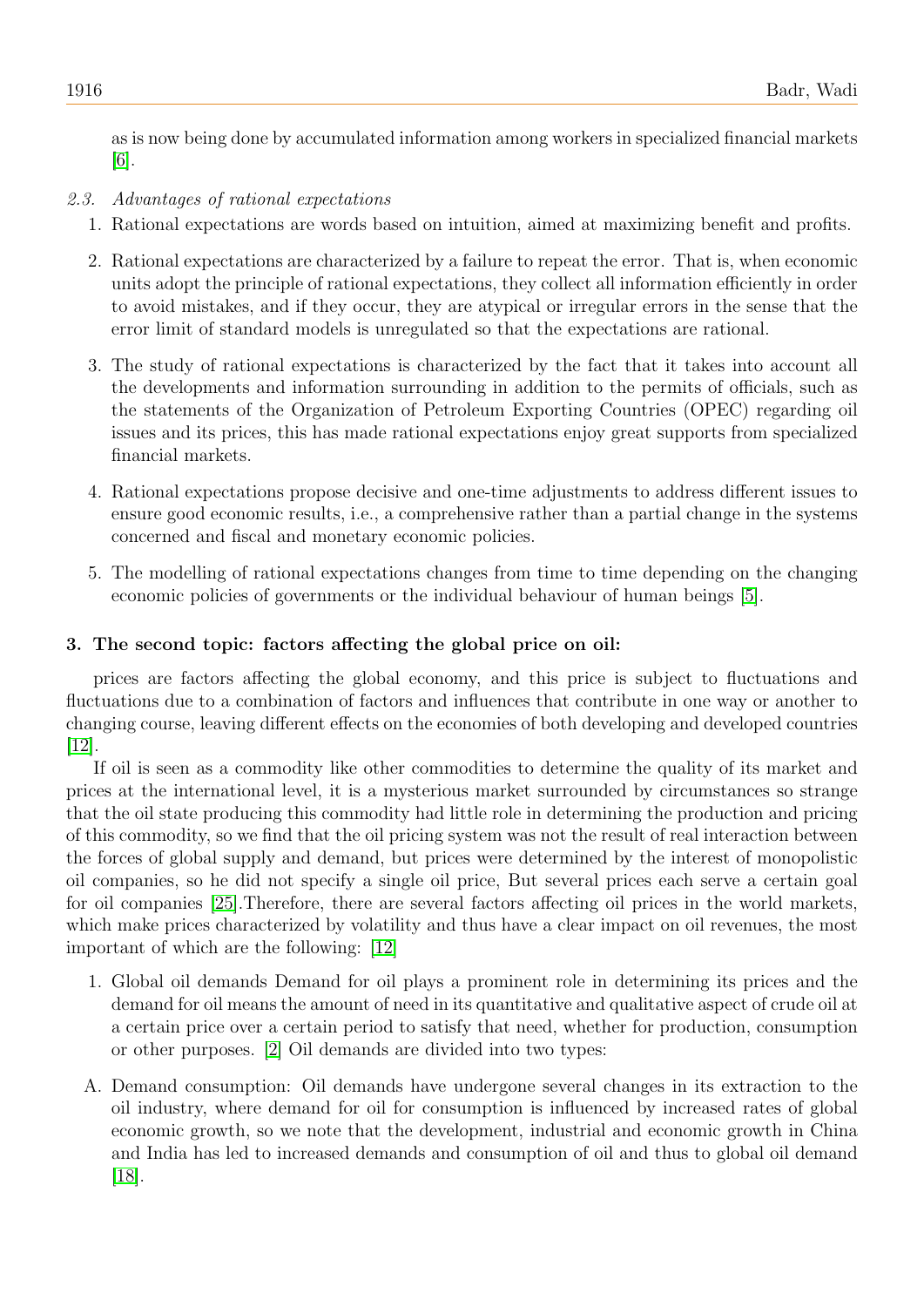- B. Demand for speculative "future markets": this type has been known in the markets since the mid-1980s, when brokers and speculators entered the global markets and dealt with the sale of paper barrels for profit, and this type of demand was mainly affected by several factors of different effects, including encouraging economic growth rates. [\[15\]](#page-21-11) In general, the demand for oil in the short term is characterized by a lack of flexibility due to the difficulty of finding an alternative to replace oil, as oil requires significant investments and these investments need a long period, which means that crude oil when changing prices does not change little or no. Unlike long-term demand, it is changing, and in general, the price of a barrel of oil is affected by global oil demand by being influenced by several factors, as follow:
	- Prices of alternative energy sources: Commodities that perform the same functions as oil, such as electricity generated from several sources, solar energy, and natural gas, represent other sources, so when replacing the product affects demand positively or negatively, negatively affects when the alternative product is lower than the price of oil, and positively affects when the product is not competitive or priced more than the price of oil [\[11\]](#page-21-12).
	- Economic growth rate: One of the factors influencing the level of energy consumption of the world, as crude oil is one of the sources of energy, so demand changes as the rate of economic growth and energy consumption change if there is a rise in GDP growth rates that leads to a rise in demand for alternative energy sources and leads to increase demand and usually leads to higher energy prices and thus higher prices [\[12\]](#page-21-8) and [\[10\]](#page-21-13).
	- Political factors: Political factors play an important and influential role in influencing the volume of demand, which has a clear impact on price changes, political unrest, conflicts and wars taking place in its production areas and refining, which affect the security of the flow of oil supply to consumers and push oil prices up, thus keeping the political factor integration and phase depending on certain political circumstances. For example (the 1973 war, the Iran-Iraq war of 1988-1981, the occupation crisis in Kuwait in 1991, the Asian crisis in 19981997, developments after 2003, the global financial crisis in 2008, the 2014 ISIS war, the Corona pandemic in 2020) which had a major impact on crude oil prices fluctuations.
- Crude oil prices: Demand for goods and services is inversely linked to the price, taking into account the impact on other factors, where crude oil and its products are one of these commodities, and its degree of flexibility is very low, so that any change in crude oil prices do not change demand in the short term. This is because it is difficult to find an alternative to oil.
- Population factor: One of the factors influencing oil demand, as the size of the population contributes to determining the overall demand for energy, including oil, steadily the impact on other factors, the greater the population, the greater the demand for energy, including crude oil.
- Climate: Climate is an important factor affecting demand and this effect is the result of the amount of change in temperatures throughout the year, whether it is rising or declining, as we note that oil demand is decreasing in summer and increasing in winter [\[12\]](#page-21-8).

# 3.1. Multivariate rational expectations models

All economic and financial decisions are subject to considerable uncertainty, as the method of modeling uncertainty and expectations has been controversial, and despite much, Lucas & Sargent's pioneering contributions, rational expectations theory has dominated the economy and finance as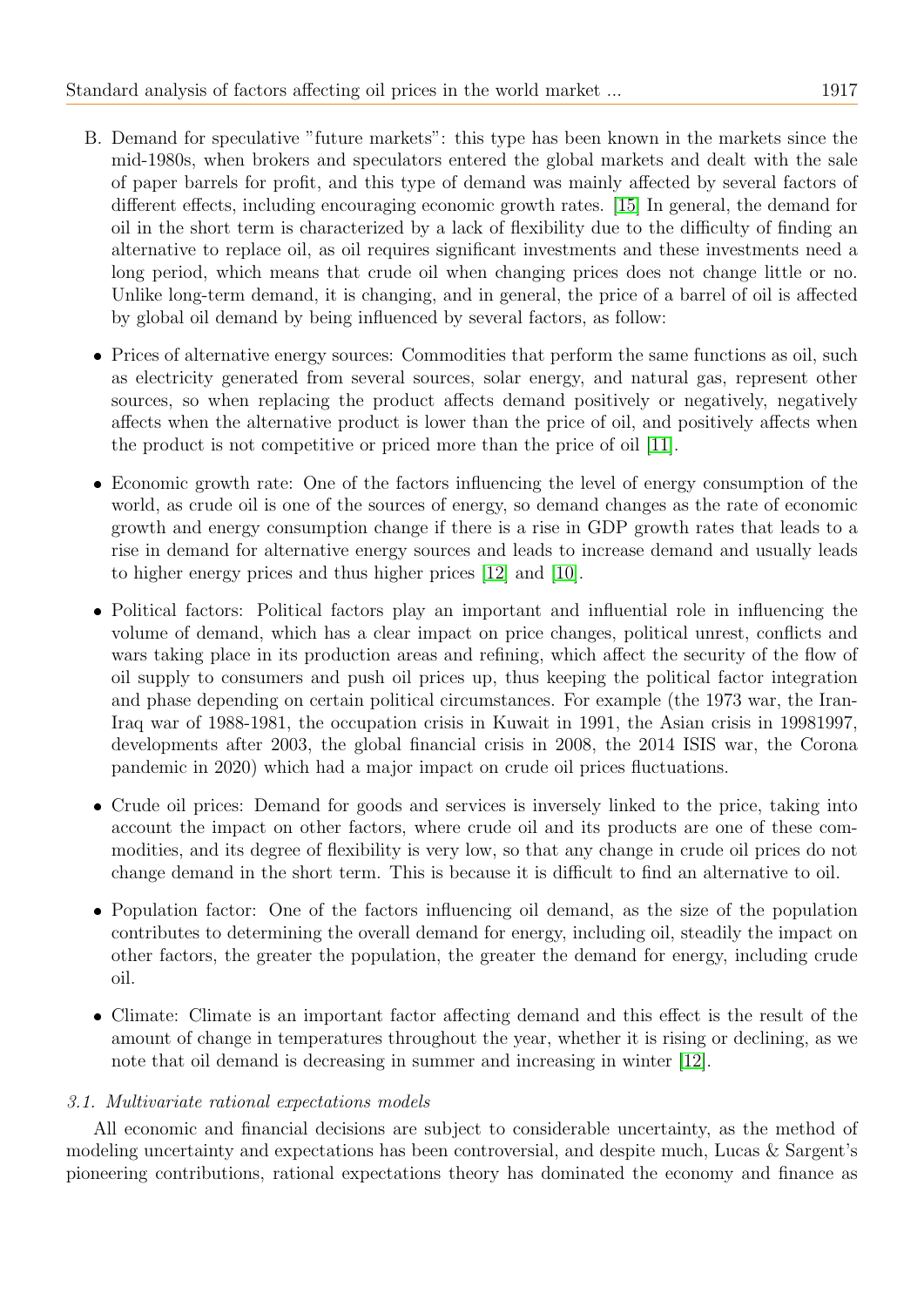a preferred approach to shaping expectations according to rational expectations theory, so selfcharacterization of uncertainty as conditional probability increases will coincide (through learning) with the objective results associated.

The theory of rational expectations is mathematically elegant and allows solutions consistent with the model, and fits well with the theory of economic balance, so that almost all models of dynamic random general balance used in macroeconomics and finance are resolved according to the theory of rational expectations, and the following cases will be addressed:

## Case 1: Includes all current and previous x values

$$
I_t = \{x_{1,t}, x_{2,t}, \ldots, x_{k,t}, x_{1,t-1}, x_{2,t-1}, \ldots, x_{k,t-1}, \ldots\}
$$

This is the most predictable state because the information matrix is as broad as you can think of as  $\hat{x}$ .

# Case 2: Current and previous x values up to a certain period of time, referred to as K, include:

$$
I_t = \{x_{1,t}, x_{2,t}, \dots, x_{k,t}, x_{1,t-1}, x_{2,t-1}, \dots, x_{k,t-1}, \dots, x_{1,t-k}, x_{2,t-k}, \dots, x_{k,t-k}\}
$$

This case is called limited memory, so that people systematically forget data older than periods before t from a technical point of view, these specifications are less traceable than the previous ones because the sequence of information does not grow over time:  $I_{t+1}$  does not necessarily include  $I_t$ .

Case 3: Includes all previous x's

$$
I_t = \{x_{1,t}, x_{2,t}, \dots, x_{m,t}, x_{1,t-1}, x_{2,t-1}, \dots, x_{k,t-1}, \dots\}; m < k
$$

values and current values of some x's. In this case, two categories of variables are used to build predictions, the first category starts from  $x_1, \ldots, x_m$ , and the second category starts from  $x_{m+1}, \ldots, x_k$ and is known after only one period. This case can be converted to the first case by compensating each variable as follows:

$$
u_{1,t} = x_{1,t}, u_{2,t} = x_{2,t}, u_{m,t} = x_{m,t}, u_{m+1,t-1} = x_{m+1,t-1}, u_{k,t-1} = x_{k,t-1}
$$

So, we get

$$
I_t = \{u_{1,t}, u_{2,t}, \dots, u_{k,t}, u_{1,t-1}, u_{2,t-1}, \dots, u_{k,t-1}, \dots\}
$$

All of the above-mentioned cases are those adopted in most previous studies that accept the assumption that expectations are formed stablely, meaning that at any time predictions are based on the same set of variables  $x_1, \ldots, x_k$  both depending on the mechanism by which these variables enter the information matrix [\[24\]](#page-22-1).

Therefore, in our study, we will address use the first case in the creation of the information set and we will use the (Autoregressive Distributed Lag Estimate) (ARDL) methodology, which has been selected according to preliminary results and sleep tests [\[3\]](#page-21-3).

# 3.1.1. Entrance to the self-deprecating model of distributed time slowing (ARDL)

Sometimes in time series models, there is a relatively long period for economic decision-making variables and the ultimate impact on the policy variable, meaning that the adjustment in the Y variable due to the change in the interpreted variable (X) is widely distributed over time.

If the duration of response and impact is relatively long, slow independent variables must be included in the model and be one of the ways to build a dynamic response model by including timeslowing interpreted variables as interpreted variables. This means that the ARDL model becomes a mixture of two models: distributed lag Model slowing and autoregressive model, meaning that the effect of the interpreted variable is not only for the current period  $(t)$  but extends over multiple previous periods  $(t - r)$  [\[22\]](#page-22-2).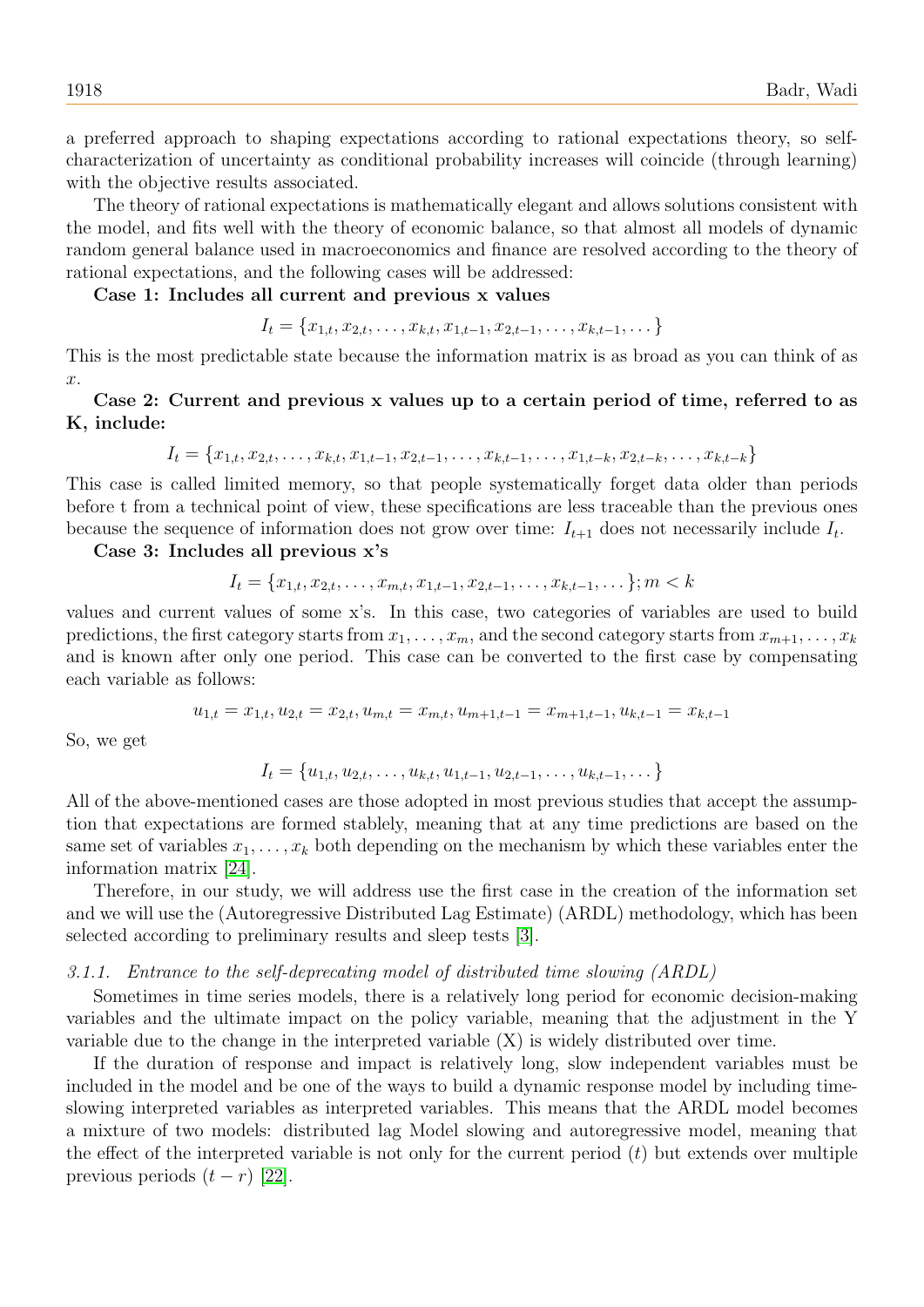# 3.1.2. Characteristics of the self-regression methodology of distributed time gaps (ARDL)

This methodology is used in many standard studies aimed at studying the relationship between variables due to their ease of application, as this methodology differs from other methodologies of the standard economy in many characteristics that distinguish it from other models, such as:

- 1. This methodology does not require all variables used in the study to have the same degree of stability, but they can all be either stable at a level  $I(0)$  or stable at the first difference  $I(1)$  or a mixture between them, but provided they do not exceed that [\[16\]](#page-21-14).
- 2. The results of the application of this methodology are good if the sample size is small between (30-80) views, unlike most co-integration tests requiring a large sample size to obtain highly efficient results.
- 3. Helps to estimate the long-term and short-term relationship together in one and with one equation [\[20\]](#page-22-3).
- 4. The use of this methodology helps to eliminate problems related to serial self-association and deleted variables [\[7\]](#page-21-15).
- 5. Gives unbiased capabilities and efficiency.
- 6. ARDL applies a year-to-private modelling framework by taking enough slow periods to obtain data generation so that  $K(P+1)$  estimates slopes to obtain the optimal slowing period of each variable, representing  $(P)$  Maximum slowing period can be used, and  $(k)$  represents the number of variables entering the equation and the optimal model is selected based on statistical criteria Akaike Information Criterion (AIC), Hannan-Quinn (HQC) or Schwarz Information Criterion (SIC).
- 7. (ARDL) can distinguish between dependent and interpretive variables other than other traditional models of co-integration tests and thus eliminate problems that may arise as a result of internal correlation and growth [\[19,](#page-22-4) [14\]](#page-21-16).
- 3.1.3. Distribute self-regression arrangement models (p, q) ARDL

$$
y_t + \lambda_1 y_{t-1} + \lambda_2 y_{t-2}, \dots, \lambda_p y_{t-p} = \alpha + \beta_0 x_t + \beta_1 x_{t-1} + \dots + \beta_q x_{t-q} + u_t \dots \tag{3.1}
$$

Or write in another form as follows:

<span id="page-6-1"></span><span id="page-6-0"></span>
$$
\lambda(L)y_t = \alpha + \beta(L)x_t + u_t \dots \tag{3.2}
$$

The logical distributed delay form specified by  $(2)$  can also be written in the form of ARDL  $(p,q)$ with moving average errors, namely,

$$
\lambda(L)y_t = \alpha \lambda(1) + \beta(L)x_t + v_t \dots \tag{3.3}
$$

It is similar to the equation [3.2](#page-6-0) except the error limit obtained through compensation for  $u_t = \lambda(L)v_t$ which represents the moving average error model. We note that he prefers  $(ARDL)$   $(p, q)$  methodology in the study of time series for two reasons:

- 1. It is easily used analytically compared to rational distributed delay models.
- 2. By selecting the values  $(p)$  and  $(q)$  to be large enough to enable the researcher to provide almost reasonable specifications for logical distributed delay if necessary.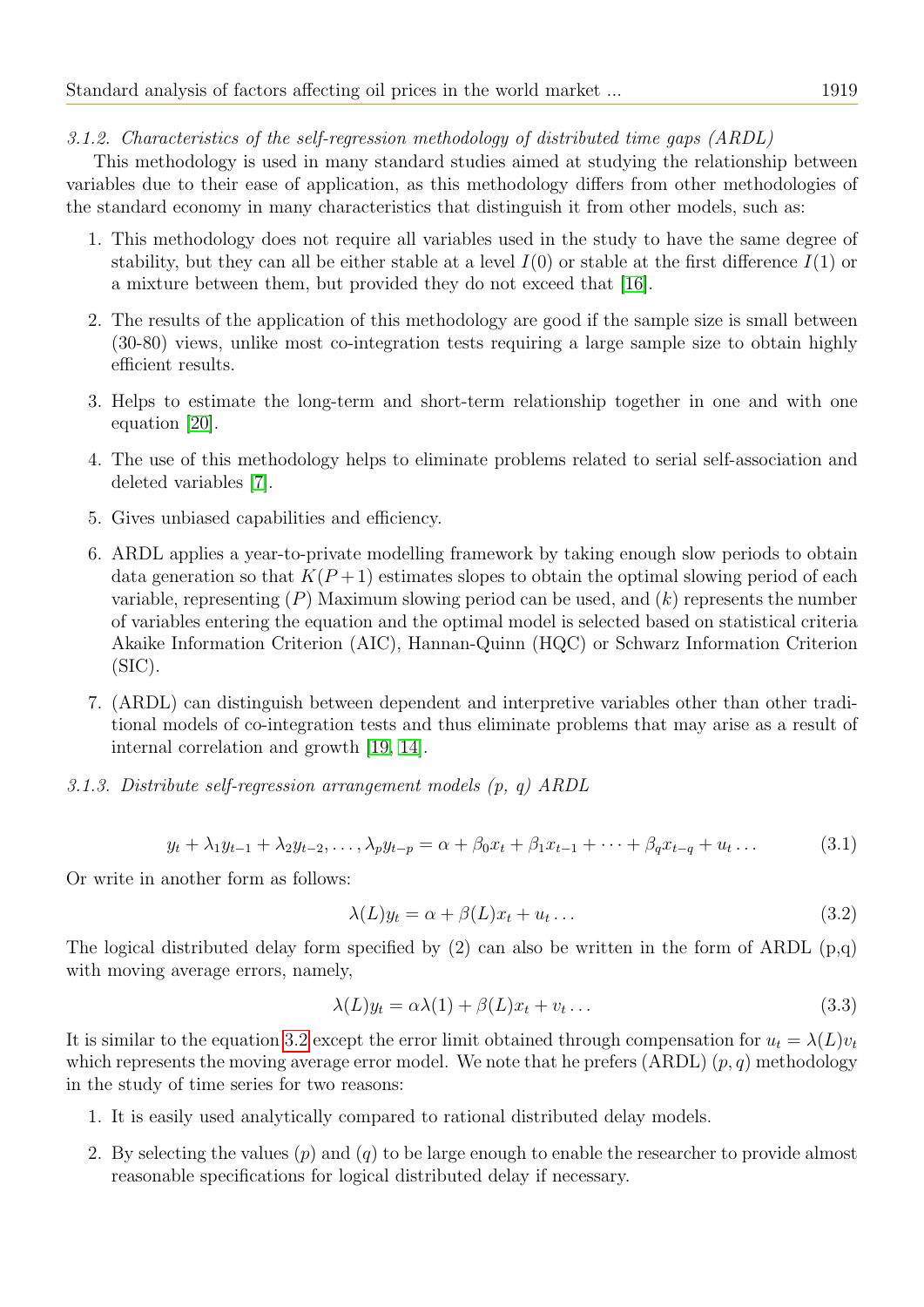#### 3.2. Estimation of ARDL models

The ARDL model  $(p, q)$  can be estimated from equation [3.1](#page-6-1) by applying the OLS method. Specifically, let it be.

 $\theta = (-\lambda_1, -\lambda_2, \ldots, -\lambda_p, \alpha, \beta_0, \beta_1, \ldots, \beta_q)' \& z_t = (y_{t-1}, y_{t-2}, \ldots, y_{t-p}, 1, x_t, x_{t-1}, x_{t-2}, \ldots, x_{t-q})'$  Per  $t = 1, 2, \ldots, T$ , the OLS estimate for  $\phi$  is

$$
\hat{\theta} = \left(\sum_{t=1}^{T} z_t z_t'\right)^{-1} \sum_{t=1}^{T} z_t y_t
$$

sufficient conditions for  $\hat{\theta}$  to be consistent estimate for  $\hat{\theta}$  is:

- 1.  $T^{-1} \sum_{t=1}^{T} z_t z_t'$  Converging with a specific non-random positive matrix where  $T \to \infty$ .
- 2.  $T^{-1} \sum_{t=1}^{T} z_t u_t$  converging on a zero vectored where  $T \to \infty$ .

The first requirement is met if  $z_t$  constant variations are followed. This will be the case if all the roots of the p-level multi-border equation  $\phi(z)$  fell outside the unit circle, and  $x_t$  and  $u_t$  are fixed processes with absolute automatic variations that can be collected, as defined by:

$$
x_t = \sum_{i=0}^{\infty} a_i v_{t-i}, u_t = \sum_{i=0}^{\infty} b_i \epsilon_{t-i}
$$

Where  $\sum_{i=0}^{\infty} |a_i| < k < \infty$ ,  $\sum_{i=0}^{\infty} |b_i| < k < \infty$  and  $v_t$  and  $\epsilon_t$  standard white noise processes, as condition 1 alone does not guarantee consistency of OLS capabilities alone and must be accompanied by condition 2.

To determine the delay score  $(p, q)$ , one possibility is to estimate the form of by OLS for all possible values of  $p = 0, 1, 2, \ldots, m$  and  $q = 0, 1, 2, \ldots, m$ , where m represents the maximum delay, and  $t = m+1, m+2, \ldots, T$ . Thus, one of the estimated models with better statistical indicators than the rest can be selected in data representation, which has the highest values of the  $(\overline{R^2}, R^2)$  models, and the lowest value of the Akaike standard, the Schwarz Bayesian standard and the Hannan-Quinn critter standard.

The usual F statistic is then calculated to test the zero hypothesis by comparing the upper (FU) and lower FL limits) scheduled by Pesaran, Shin and Smith (2001) as following:

The relationship of common integration is tested by the following two hypotheses:

• The hypothesis of nothingness  $(H_0)$ : indicates that there is no common integration relationship, i.e., the lack of a long-term balance between variables.

$$
H_0: \delta_1 = \delta_2 = \delta_3 = \cdots = \delta_p = 0
$$

• The alternative hypothesis  $(H_1)$ : It indicates the existence of co-integration, meaning that there is a long-term equilibrium relationship between the variables.

$$
H_1: \delta_1 \neq \delta_2 \neq \delta_3 \neq \ldots \neq \delta_p \neq 0
$$

- So, if the value of  $F > FU$ . We reject the premise of nothingness and conclude that there is a long-term relationship between  $y_t$  and  $x's_t$ .
- $\bullet$  but if it is  $F < FL$ , we conclude that there is no long-term relationship between variables.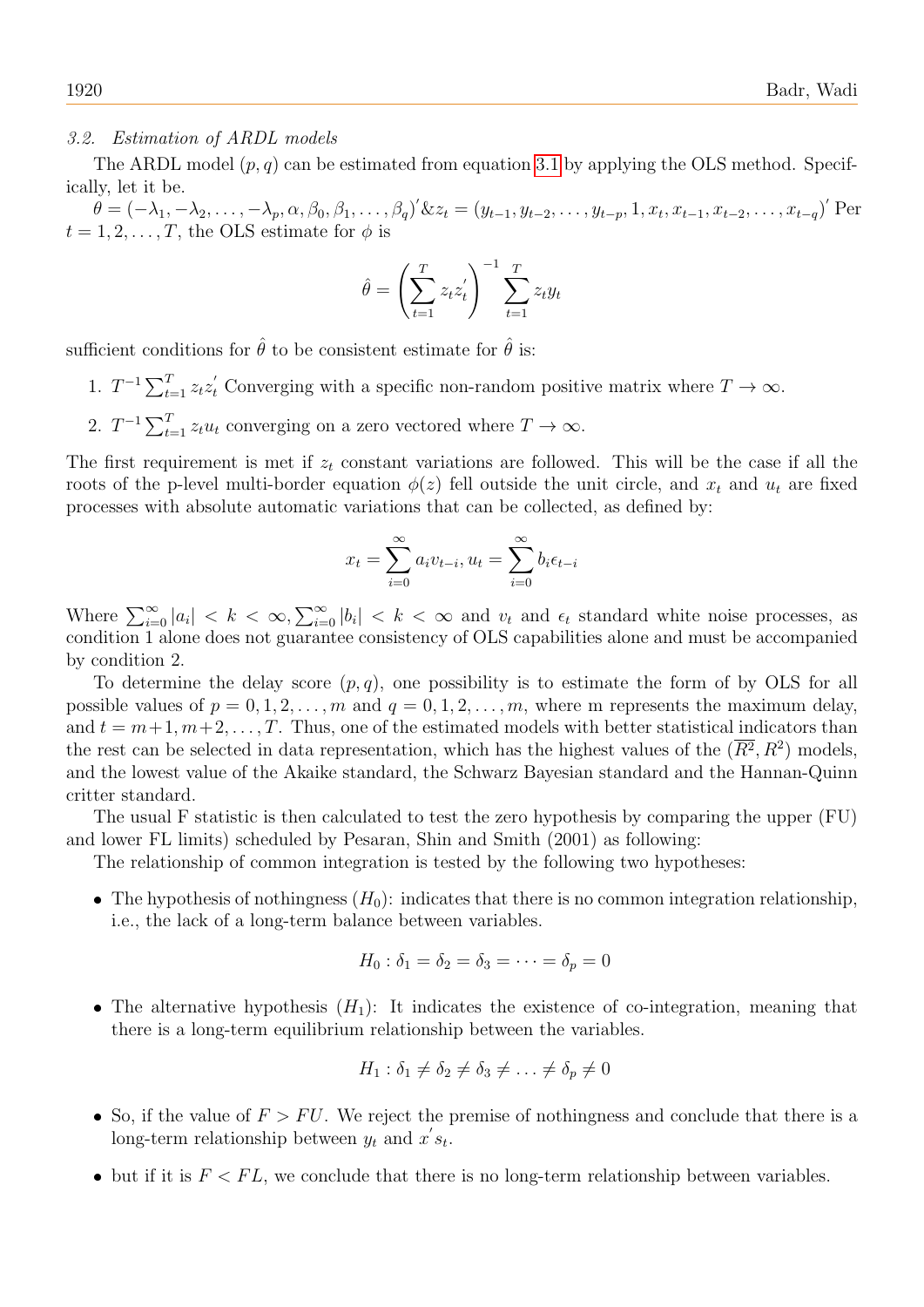If the  $FL < F < FU$  value, the conclusion is inconclusive.

If its calculated F counts falls beyond critical value limits, we will get a final decision on having to know the order for integration of the underlying variables. Once it is established that the linear relationship between variables is not "false", we can estimate long-term relationship transactions using a methodology ARDL [\[23\]](#page-22-5).

#### 3.3. Model rational expectations with future expectations

The first case will be used to find the information matrix according to the Autoregressive Distributed Lag Estimate (ARDL) and this methodology will be selected according to the preliminary results and the static test [\[3\]](#page-21-3).

3.3.1. The model

$$
ln y_t = f(ln y_{t-1}, \ldots, ln y_{t-n}, ln x_1, ln x_{1,t-1}, \ldots, ln x_{1,t-n}), ln x_2, ln x_{2,t-1}, \ldots, ln x_{2,t-n}),
$$
  

$$
ln x_3, ln x_{3,t-1}, \ldots, ln x_{3,t-n}), ln x_4, ln x_{4,t-1}, \ldots, ln x_{4,t-n}), ln x_5, ln x_{5,t-1}, \ldots, ln x_{5,t-n})
$$

Where they represent:

LnYt: World Oil Price, LnX1: world Oil Demand, LnX2: world GDP, LnX3: World Oil Reserve, LnX4: world Oil Supply, LnX5: world Oil Consumption.

#### 3.3.2. Test the stability of the model's time series

Before starting to estimate the model and use it in analysis and forecasting, it is necessary to ensure the stability of the time series of data onto variables used in the study as logarithmic, to ascertain their levels as this is a prerequisite for the validity of the analysis or the progression and expectation so all levels of the time series and all variables should be at the same level [\[17\]](#page-21-17).



Figure 1: Shows the chart of the series of variables included in the study. Source: From EViews 12. output

The graph shows the instability of this data and therefore the problem of instability of time chains must be addressed by taking differences as the results of the unit root tests (ADF and PP) revealed that all chains to contain the root of the unit and therefore the chains are unstable for years (1970- 2020) at the level where the absolute values of the estimated statistics were below critical values at 5%, which means accepting the zero hypotheses and after taking the first difference the chains for all variables stabilized at a significant level of 5% as shown in the Table [1.](#page-9-0)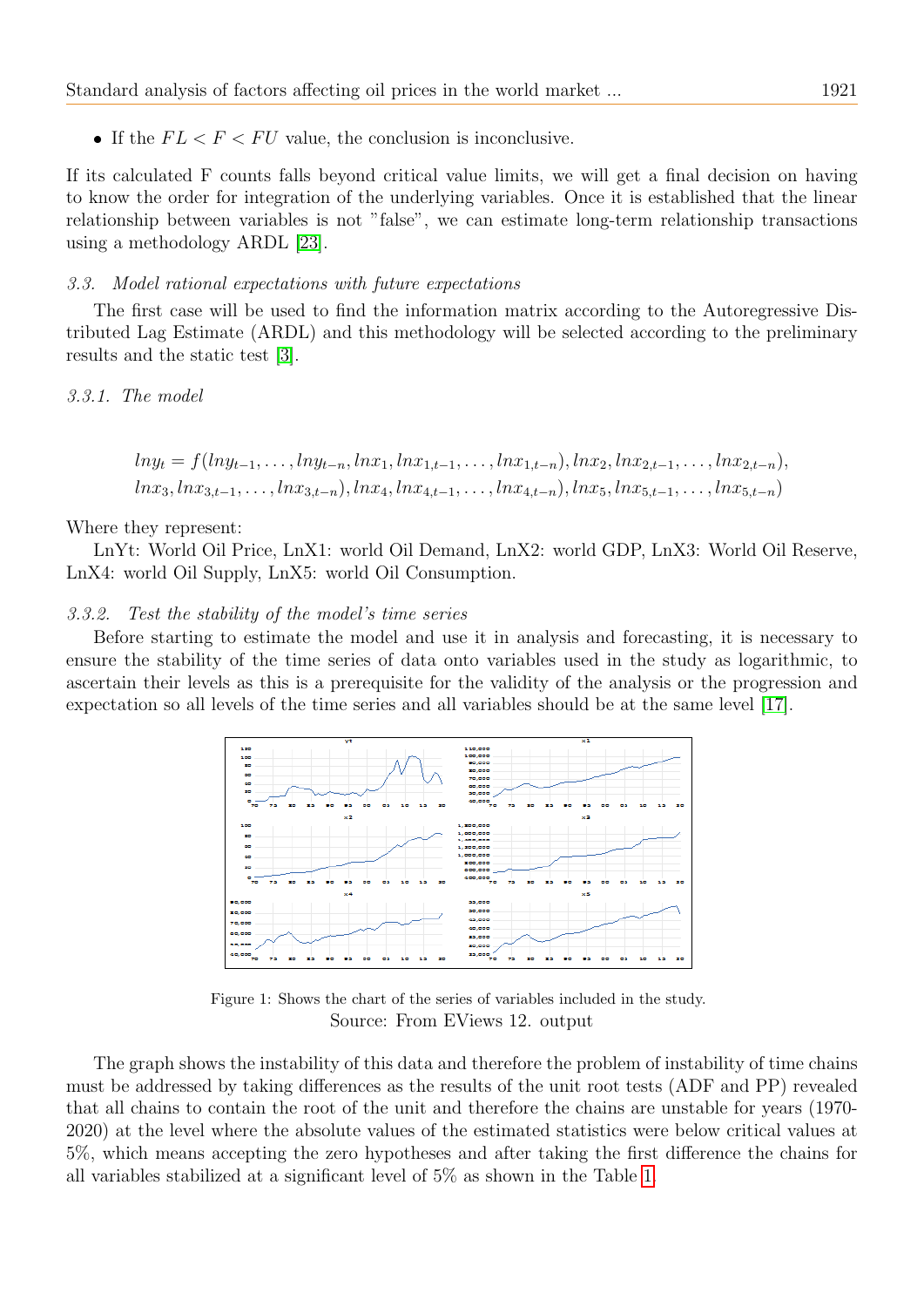| Table 1: Chain stability test                                                                                         |  |  |  |  |  |  |  |
|-----------------------------------------------------------------------------------------------------------------------|--|--|--|--|--|--|--|
| variables   $\text{Ln}(yt)$   $\text{Ln}(x1)$   $\text{Ln}(x2)$   $\text{Ln}(x3)$   $\text{Ln}(x4)$   $\text{Ln}(x5)$ |  |  |  |  |  |  |  |
| level                                                                                                                 |  |  |  |  |  |  |  |
| Source: From EViews 12. output                                                                                        |  |  |  |  |  |  |  |

Table 1: Chain stability test

# <span id="page-9-0"></span>4. The third topic: Measuring and analysing the global price function of crude oil for the years (1970-2020)

we will discuss in this research the use of standard methods to verify the harmony and stability between world oil prices and factors affecting world oil prices (using a rational model) where this study assumes that oil prices are determined by several factors, the most important of which are (global demand, global oil supply, global inflation rate, global GDP, exchange rate in US dollars, world oil reserves and the total number of oils). The population and global growth rate, global oil consumption, and shocks), but through our study, we will address the most important factors including (global oil demand, global oil supply, global GDP, global oil reserves, global oil consumption, and shocks), the researcher adopted the use of the first case model of multiple linear regression and using the ARDL methodology, which was formulated as follows:

$$
Y_i = b_0 + b_1 X_{1i} + b_2 X_{2i} + b_3 X_{3i} + b_4 X_{4i} + b_5 X_{5i} + U_i
$$

where to:

Yi : Approved variable  $X_i$ : independent variables  $i = 1, 2, \ldots, n$ .  $b_0$ : fixed limit.  $b_1, b_2, \ldots, b_5$ : parameters to be appreciated.  $U_i$ : error limit.

The price forecast series was obtained by estimating the self-regression model of slowly distributed time gaps (ARDL) and the best path among 20 models was ARDL  $(2, 1, 2, 0, 0, 0)$ , see annex table No. 1.

The model has been confirmed to be free of standard problems of diagnostic tests, which are divided into two types:

# A. Residuals diagnostics tests:

It is represented by (normality test natural distribution test, autocorrelation non-link testing, and Heterogeneity contrast instability test). The results were as follows: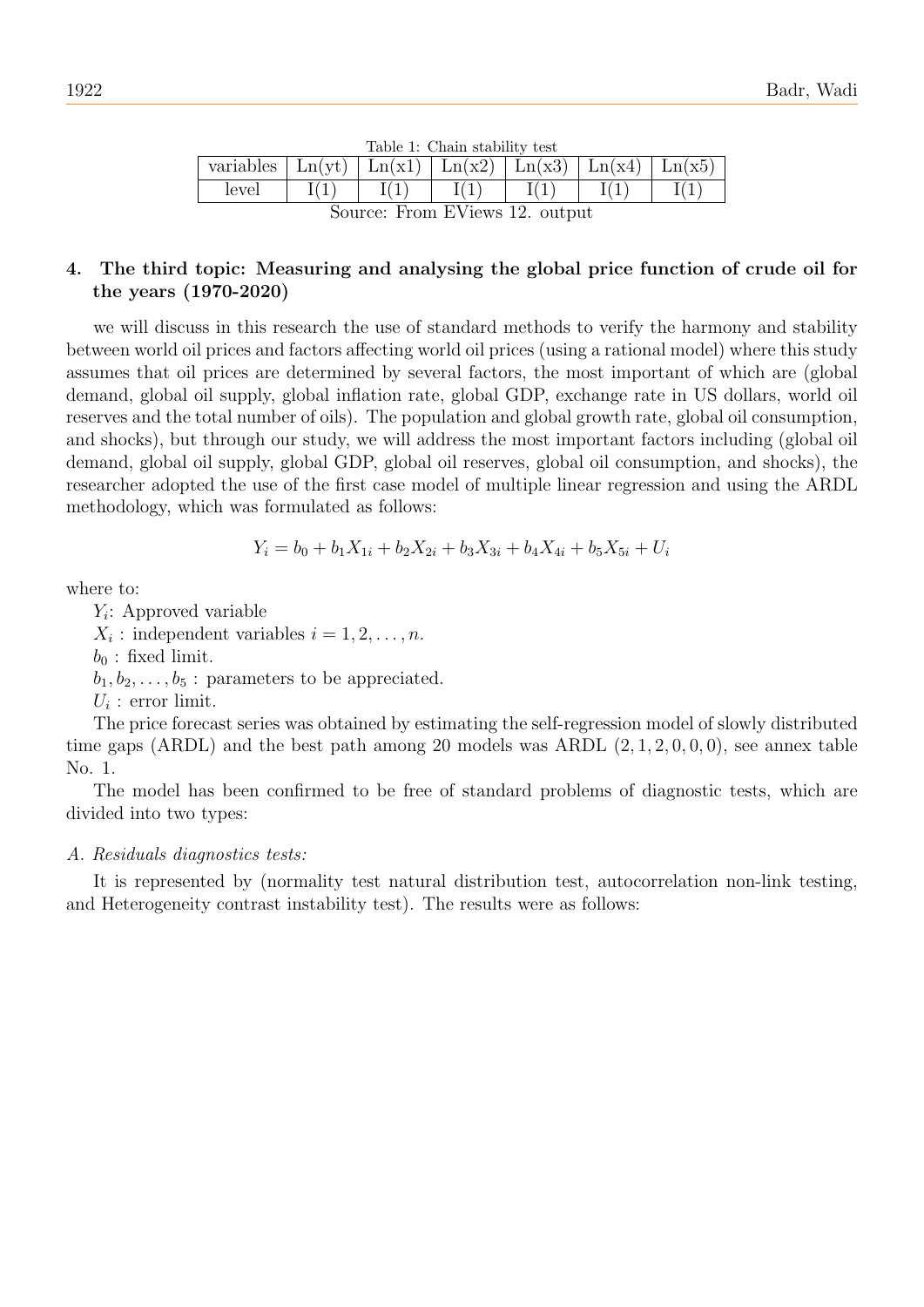| Table 2: Summary of the results of the detection of the quality of the estimated model |                                                        |                    |          |          |  |  |
|----------------------------------------------------------------------------------------|--------------------------------------------------------|--------------------|----------|----------|--|--|
|                                                                                        | <b>Tests</b>                                           |                    | Stat-    | Prob     |  |  |
|                                                                                        |                                                        |                    | Value    |          |  |  |
|                                                                                        | Normality test (Jarque bera)                           |                    | 0.282970 | 0.868068 |  |  |
|                                                                                        | Null hypothesis: Residual are normally Distributed     |                    |          |          |  |  |
| Breusch-Godfrey serial correlation LM test<br><b>F-Statistic</b>                       |                                                        |                    |          | 0.2852   |  |  |
|                                                                                        | Null hypothesis: no serial correlation at up to 2 lags | $Obs^*R-Square$    | 3.298886 | 0.1922   |  |  |
| Heteroskedastic-                                                                       | Breusch-Pagan-                                         | <b>F-Statistic</b> | 1.104892 | 0.3835   |  |  |
| ity Test                                                                               | Godfrey                                                |                    |          |          |  |  |
|                                                                                        |                                                        | $Obs^*R-Square$    | 11.03790 | 0.3546   |  |  |
|                                                                                        |                                                        | Scaled explained   | 5.640962 | 0.8445   |  |  |
|                                                                                        |                                                        | <b>SS</b>          |          |          |  |  |
| Null<br>hypothesis:                                                                    | <b>ARCH</b>                                            | <b>F-Statistic</b> | 0.619356 | 0.4353   |  |  |
| Heteroskedasticity                                                                     |                                                        |                    |          |          |  |  |
|                                                                                        |                                                        | $Obs*R-Square$     | 0.637698 | 0.4245   |  |  |

Source: From EViews 12. output

# B. Model structure stability tests:

To ensure the stability and durability of the model structure, some tests must be carried out, such as the Ramsey Reset Test for the mathematical characterization of the model and the Cusum and Cusum of squares tests, and it has been shown that the model does not suffer from problems of mischaracterization The athlete estimated the probability value of F-statistic and t-statistic b (0.8487) and is insignificant at 5%, which supports the acceptance of the hypothesis of nothingness, see Annex (2) and Annex No. (1).

The terms of the equation have tested then they were found in the F-statistic value, which was bigger than the maximum critical value at a significant level of 5%, Thus the hypothesis of nothingness will be rejected and acceptance of the alternative hypothesis that shows the existence balance relationship for a long-term. See Annex (3).

The balance was then tested in the short and long term of the equation, see Annex (4) and (5) respectively. The time series was then predicted using ARDL methodology to obtain the global oil price forecast series. See table annex No. (6)

# 4.1. Estimate of the global price equation

#### 4.1.1. Model

The model of the global price equation will be estimated by variables (global demand and supply, global GDP, world oil reserves and global oil consumption) in addition to oil prices are affected by other special factors such as political turmoil, economic stagnation, wars and crises, so the imaginary variable (dummy variable) will be added to show the impact of these fluctuations on the oil price while adding the variable rational expectations, which represents the expectations of economists and fuels. Energy in determining the price and then conducting the necessary tests with a view to knowing the optimal price of world oil and the factors influencing its determination in the short and long term.

$$
lny_t|I_t = f(lnE(lny_t), lnx_1, lnx_2, lnx_3, lnx_4, lnx_5)
$$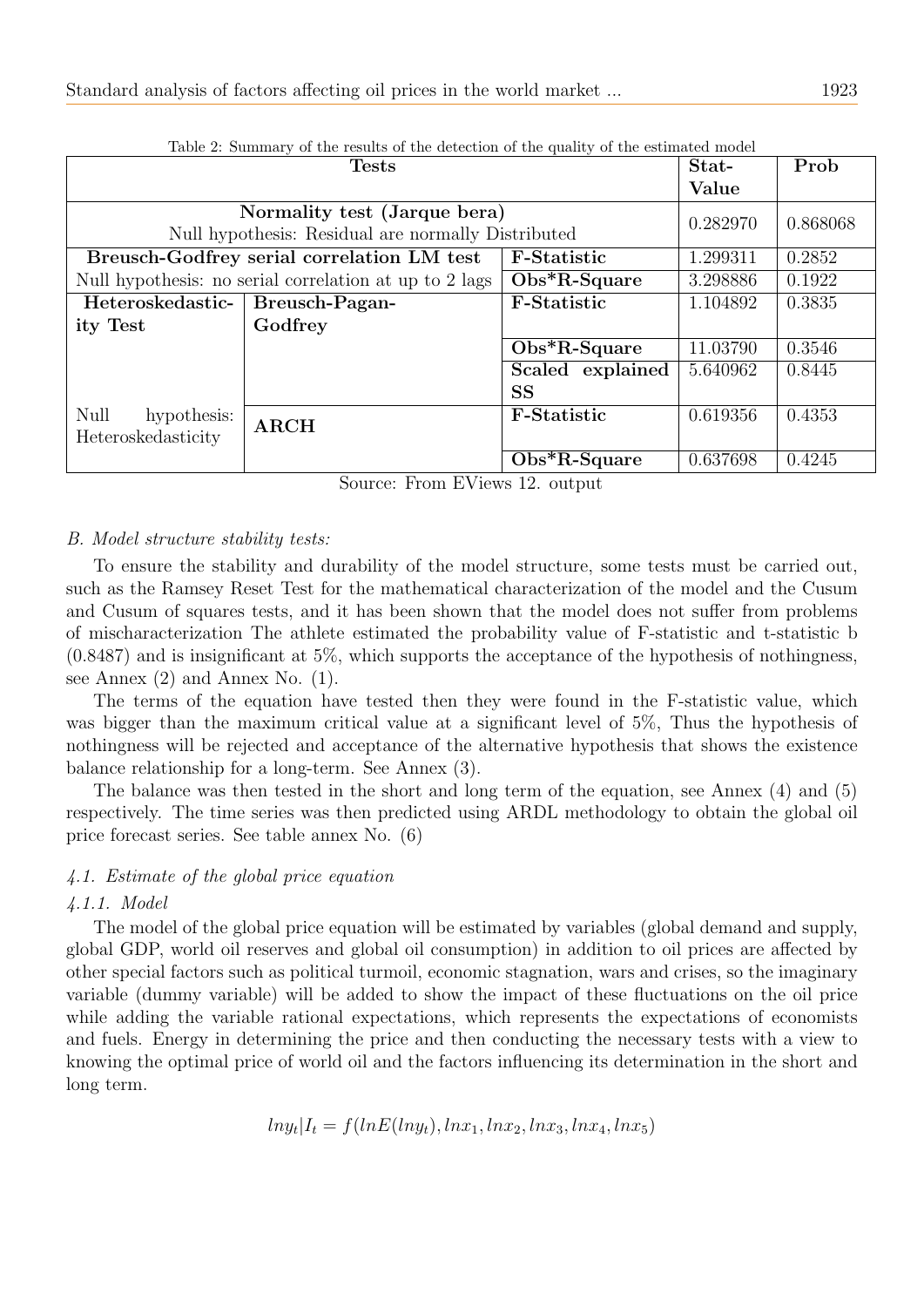# 4.1.2. Time series stability tests

The stability of time series data was tested for the beginning of the research and we found that all chains stabilized after taking the first difference and the stability of the added variable of expert expectations  $E(h_{y_{t+1}})$  will be conducted as follows:

# Series Chart:



Figure 2: Predictability series chart Source: From EViews 12. output

# Unit root tests:

|          | Table 3: Unit root test |
|----------|-------------------------|
| variable | $E(h_{y_{t+1}})$        |
| level    |                         |
|          | $\sim$<br>TTT 7.        |

Source: From EViews 12. output

Note that the chain stabilized when taking the first difference.

# 4.1.3. The initially estimate of the price equation

The price equation model will be initially estimated after adding the variable that represents price expectation at two delays, as it is recommended to use two delay periods as the maximum in annual data [\[21\]](#page-22-6). as follows:

Through table [4,](#page-12-0) we have the significant and quality of the model estimated, noting that the value of the selection factor of  $0.92\%$ ) is high, the value (F) of  $44.24022$ ) and the value (Prob. F-statistic) was  $(0.000,0000)$  indicating the statistically significant of the estimated model.

# 4.1.4. Model quality tests

have been used in the usual micro-box method of estimation, which assumes that the errors of the model follow the natural distribution, are impartial, independent and have the least variations, and it is assumed that the estimated ARDL model meets the requirements of this method by conducting a set of diagnostic tests where these tests are divided into two types: residuals Diagnostics Tests:

# A. Residuals Diagnostics Tests:

Table [5](#page-13-0) shows the results of the series tests of serial link LM test, Normality Test natural distribution test, and Heterogeneity Test contrast Heterogeneity Test.

After determining the results of the quality of the model estimated in table [5,](#page-13-0) we note that: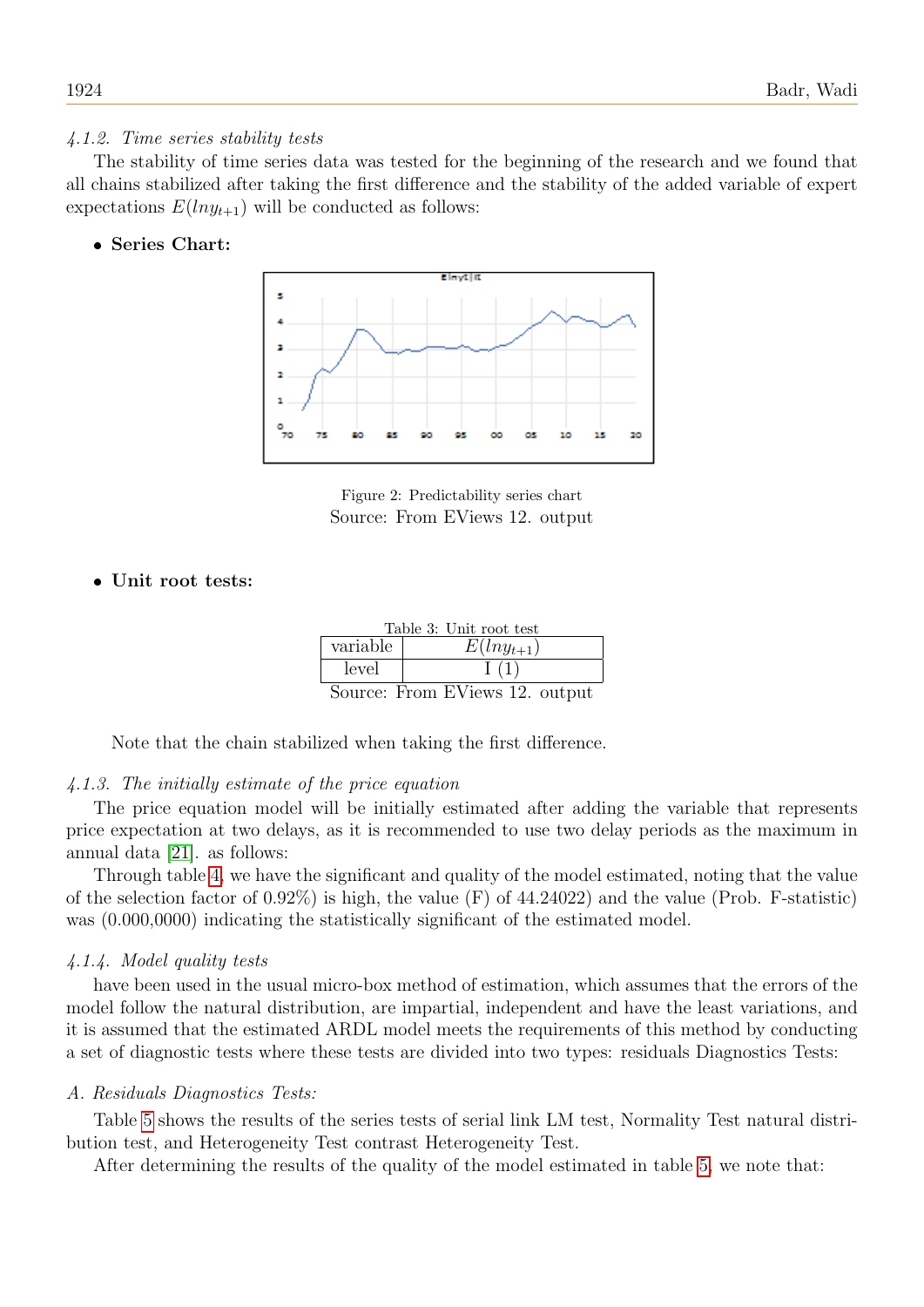<span id="page-12-0"></span>Table 4: Results of the initial estimate of the model Dependent Variable: LNYT Method: ARDL Sample (adjusted): 1972 2020 Included observations: 49 after adjustments Maximum dependent lags: 2 (Automatic selection) Model selection method: Akaike info criterion (AIC) Dynamic regressors (2 lags, automatic): LNYTF LNX1 LNX2 LNX3 LNX4 LNX5 Fixed regressors: DUMMY C Number of models evaluated: 1458 Selected Model: ARDL (1, 0, 0, 0, 0, 1, 0)

|  | Note: final equation sample is larger than selection sample |  |  |  |
|--|-------------------------------------------------------------|--|--|--|
|  |                                                             |  |  |  |

| Variable            | Coefficient | Std. Error            | t-Statistic | $Prob.*$    |
|---------------------|-------------|-----------------------|-------------|-------------|
| $LNYT$ (-1)         | 0.276855    | 0.102990              | 2.688183    | 0.0105      |
| <b>LNYTF</b>        | 1.104821    | 0.166320              | 6.642723    | 0.0000      |
| LNX1                | $-1.448394$ | 2.065693              | $-0.701166$ | 0.4874      |
| LNX2                | $-0.899299$ | 0.339737              | $-2.647043$ | 0.0117      |
| LNX3                | 1.258151    | 0.706073              | 1.781900    | 0.0826      |
| LNX4                | 2.836276    | 1.623346              | 1.747178    | 0.0885      |
| $LNX4(-1)$          | $-3.245606$ | 1.415136              | $-2.293494$ | 0.0273      |
| LNX5                | 2.848189    | 1.857835              | 1.533069    | 0.1333      |
| <b>DUMMY</b>        | $-0.183061$ | 0.068362              | $-2.677818$ | 0.0108      |
| С                   | $-25.13114$ | 11.68739              | $-2.150278$ | 0.0378      |
| R-squared           | 0.956090    | Mean dependent var    |             | 3.316998    |
| Adjusted R-squared  | 0.945957    | S.D. dependent var    |             | 0.850966    |
| S.E. of regression  | 0.197825    | Akaike info criterion |             | $-0.222966$ |
| Sum squared reside  | 1.526251    | Schwarz criterion     |             | 0.163120    |
| Log likelihood      | 15.46266    | Hannan-Quinn critter. |             | $-0.076485$ |
| F-statistic         | 94.35411    | Durbin-Watson stat    |             | 1.992486    |
| $Prob(F-statistic)$ | 0.000000    |                       |             |             |

Source: From EViews 12. output

- normality test natural distribution test has been shown that the trumpet chain follows the natural distribution, where the probability value of the Jarque Bera statistic was estimated at 0.296525 and is insignificant at the level of 5%, and this is evidence of acceptance of the hypothesis of nothingness which provides for the absence of the trumpet from the problem of natural distribution, which means that the trumpets follow the natural distribution.
- Through the Serial Link LM Test, the series of trumpets do not suffer from the problem of self-association, as the P-value statistics of the BG LM test indicate that the F value statistic is greater than 0.05 and from which we accept the imposition of nothingness, which states that there is no sequential self-association between the trumpets for the model.
- Test Heterogeneity test, through the Breusch-Pagan-Godfrey and ARCH statistics, respectively shows that the probability value of two F- statistics is greater than the critical value at a significant level of 0.05 and, therefore we accept the imposition of nothingness, the stability of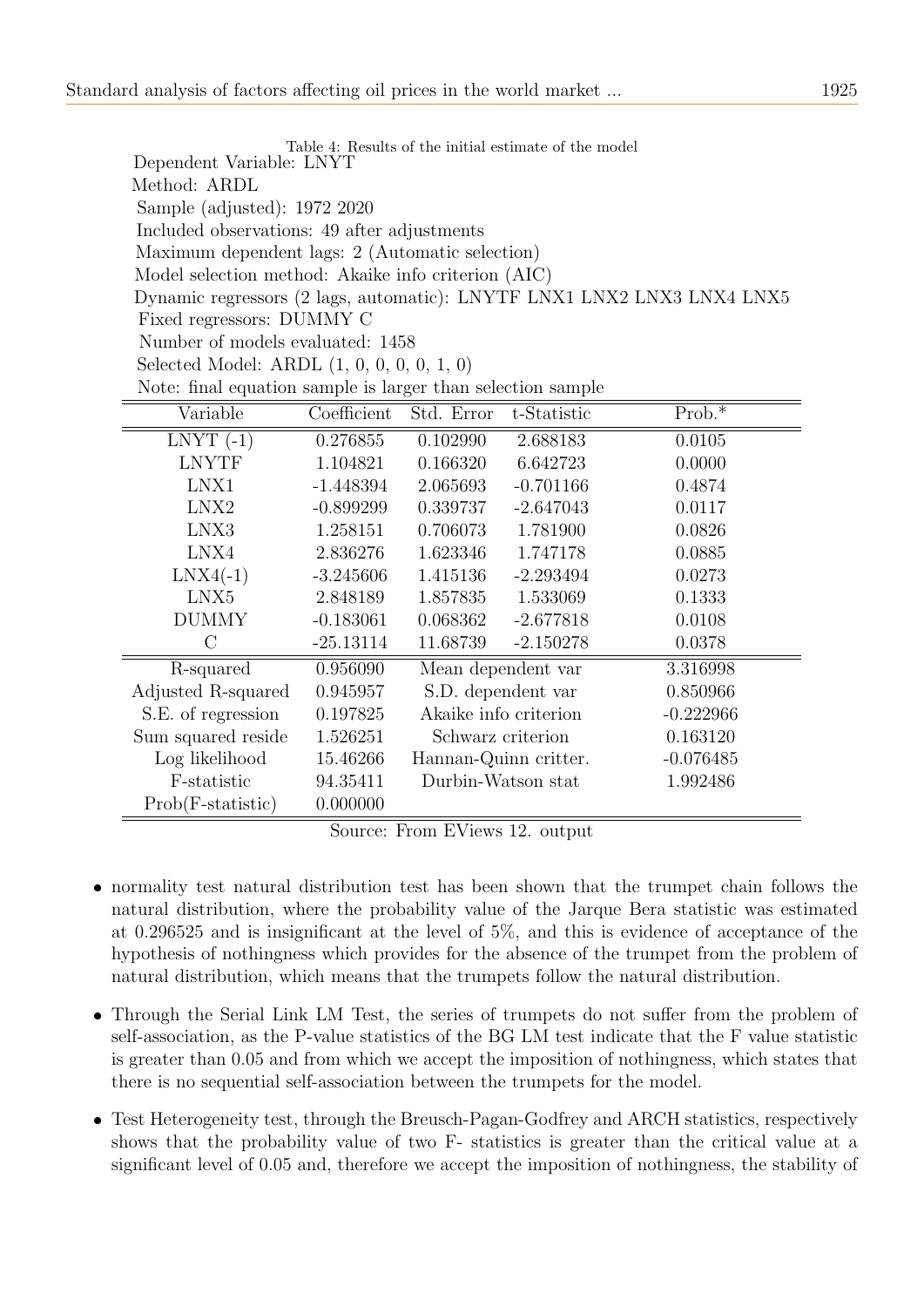<span id="page-13-0"></span>

| Table 5: Summary of results of the estimated model quality detection |                                                        |                                                     |          |          |  |
|----------------------------------------------------------------------|--------------------------------------------------------|-----------------------------------------------------|----------|----------|--|
|                                                                      | <b>Tests</b>                                           |                                                     | Stat-    | Prob     |  |
|                                                                      |                                                        |                                                     | Value    |          |  |
|                                                                      | Normality test (Jarque bera)                           |                                                     | 0.296525 | 0.862205 |  |
|                                                                      | Null hypothesis: Residual are normally Distributed     |                                                     |          |          |  |
|                                                                      | Breusch-Godfrey serial correlation LM test             | <b>F-Statistic</b>                                  | 0.164031 | 0.8493   |  |
|                                                                      | Null hypothesis: no serial correlation at up to 2 lags | $Obs^*R-Square$                                     | 0.430641 | 0.8063   |  |
| Heteroskedastic-                                                     | Breusch-Pagan-                                         | <b>F-Statistic</b>                                  | 0.376053 | 0.9396   |  |
| ity Test                                                             | Godfrey                                                |                                                     |          |          |  |
|                                                                      |                                                        | $\overline{\mathrm{Obs}}^*R\text{-}\mathrm{Square}$ | 3.912743 | 0.9171   |  |
|                                                                      |                                                        | Scaled explained                                    | 2.147443 | 0.9889   |  |
|                                                                      |                                                        | <b>SS</b>                                           |          |          |  |
| Null<br>hypothesis:                                                  | <b>ARCH</b>                                            | <b>F-Statistic</b>                                  | 0.237560 | 0.6283   |  |
| Heteroskedasticity                                                   |                                                        |                                                     |          |          |  |
|                                                                      |                                                        | $Obs*R-Square$                                      | 0.246615 | 0.6195   |  |

Source: From EViews 12. output

the contrast for all model variables.

#### B. Model Stability Test:

To ensure that the data used is free of any structural changes, some tests, such as the Ramsey Reset Test for the mathematical characterization of the model, the cumulative total of cumulative tubers cumulative sum of Recursive Residual (CUSUM), and the cumulative total of box testing, must be carried out Cumulative Sum of Square Recursive Residual (CUSUMSQ) where Pesaran and Pesaran (1997) conducted a test in which the structural stability of model transactions in the short and long term is tested, where The structural stability of the estimated ARDL transactions if the cumulative total of cumulative tubal testing (CUSUMSQ) is signed within critical limits at the significant level of 5%, we reject the zero hypothesis that parameters are unstable and accept the alternative hypothesis of stability during the study years.

| Table 6: Ramsey reset test results |  |  |
|------------------------------------|--|--|
|                                    |  |  |

|                                      | Value    | Prob   |
|--------------------------------------|----------|--------|
| t-statistic                          | 0.716684 | 0.4780 |
| <b>F</b> -statistic $\vert 0.513636$ |          | 0.4780 |
| Source: From EViews 12. output       |          |        |

<span id="page-13-1"></span>It is noticed from Table No. (6) that the estimated model is free of misspecification problems, where the probabilistic value of both t-statistic and F-statistic was estimated at 0.4780, which is not significant and is greater than the level of significance 5%, which in turn leads to the acceptance of the null hypothesis He rejected the alternative hypothesis.

Figure [3](#page-14-0) shows that the model is structurally stable and its parameters are stable, with the curve representing the Cusum of Square and Cusum statistics between critical lines at a significant level of 5%.

Therefore, after successfully passing all quality tests, the model has become standard durability that enables us to rely on it in the process of estimating the relationship between its variables in the short and long term.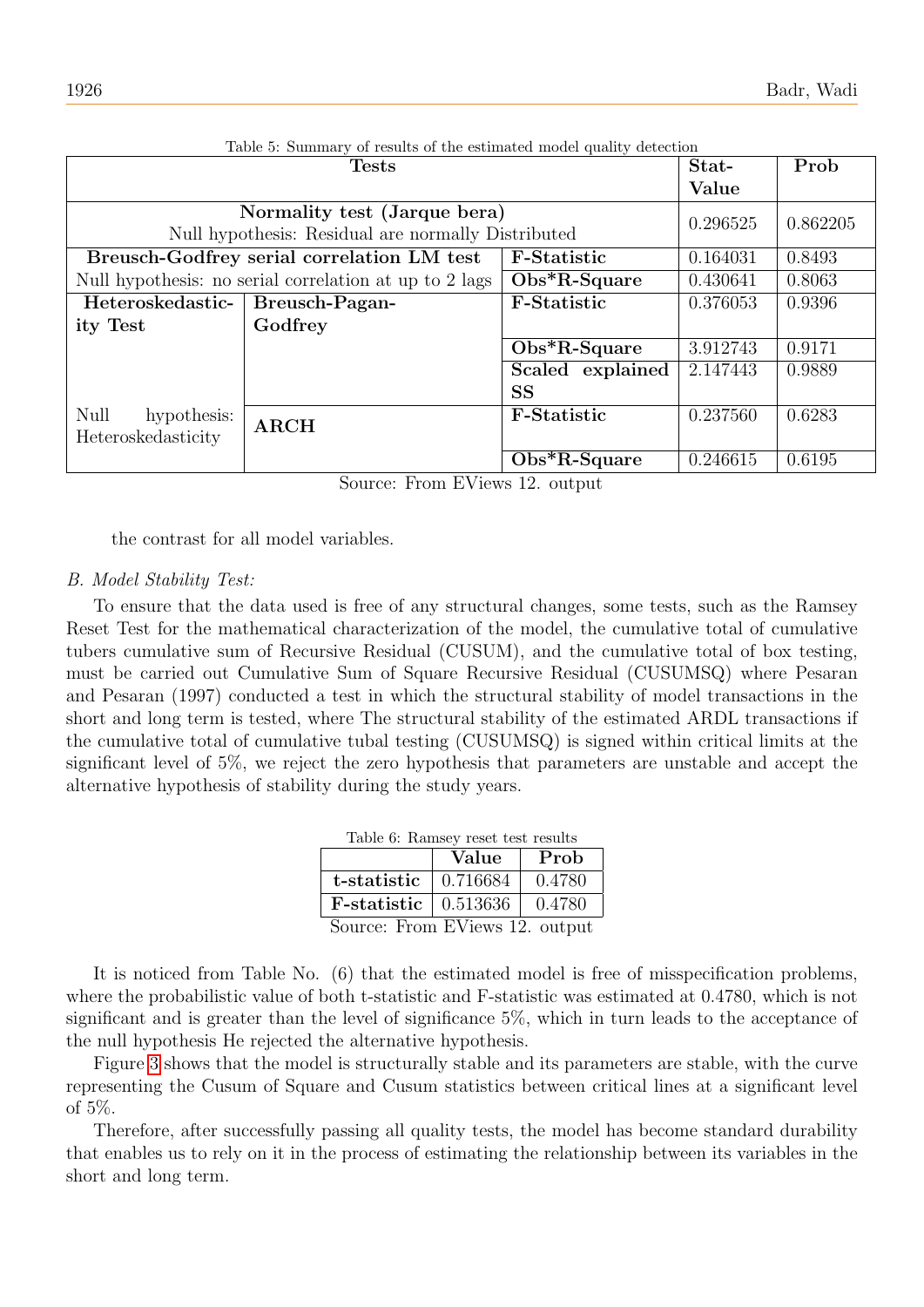

Figure 3: To test the Cumulative Sum of Recursive Residual (CUSUM) and to test Cumulative Sum of Square Recursive Residual (CUSUMSQ)

<span id="page-14-0"></span>Source: From EViews 12. output

#### 4.1.5. Bounds test

<span id="page-14-1"></span>To detect a long-term relationship between variables, abound test border test is used by comparing the calculated F value of time-delayed independent variable transactions to the critical F- statistical value, depending on the limits set. Pesaran and al testing are carried out from the zero hypothesis that there is no long-term balance between variables.

| <b>Test Statistic</b> | Value |          |  |
|-----------------------|-------|----------|--|
| <b>F</b> -statistic   |       | 12.24497 |  |
| Signif                | I(0)  | I(1)     |  |
| 10%                   | 2.17  | 3.22     |  |
| 5%                    | 2.55  | 3.708    |  |
| $1\%$                 | 3.424 | 4.88     |  |

Table 7: Results of the model's boundary test

Source: From EViews 12. Output

after determining the results of the model boundary test as shown in table [7,](#page-14-1) the F-statistics for models were estimated at 12.24497, which exceeds the upper limits when significant of 1% up to the value 10%, which leads to the rejection of the hypothesis of nothingness that there is no long-term relationship going from interpreted variables to the dependent variable and accepting the alternative hypothesis, that there is a long-term relationship, and this can be done by choosing the common integration of the balanced relationship in the term Long.

# 4.1.6. Estimate the balance between variables in the short and long term

after ensuring a long-term balance between model variables, the results of joint integration will be estimated and the short-term relationship and the form of the long-term relationship will be estimated.

#### 4.1.6.1. The results of the estimate in the short term

note from Table [8](#page-15-0) that the lnyt value was negative -0.723145 and significant at an estimated value of 0.000, which is less than 1%, which indicates that the long-term model corrects the errors of the short-term model in a period of more than half the year.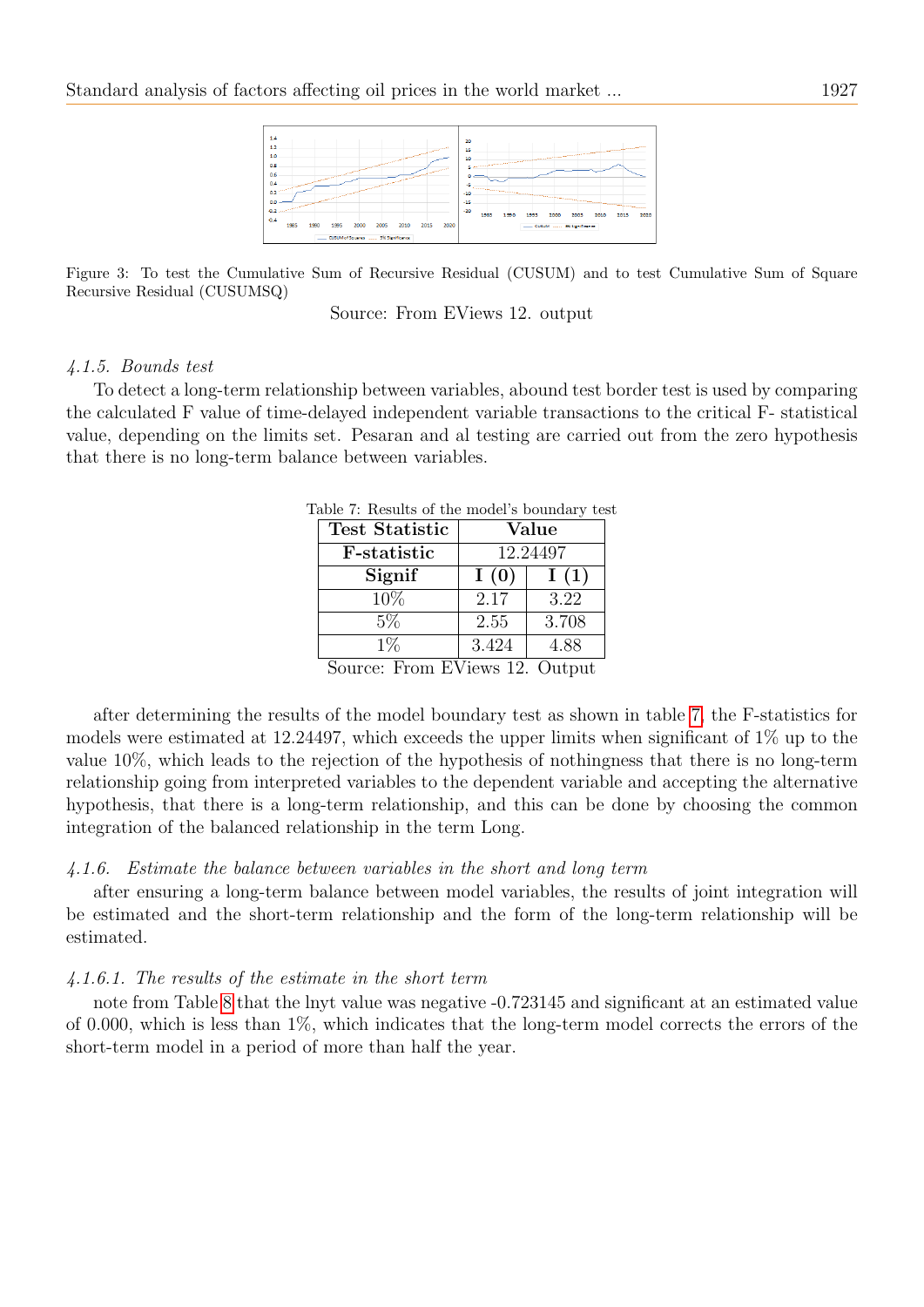<span id="page-15-0"></span>

| Table 8: Short-term estimate results                             |                                                 |                        |                                         |          |  |  |
|------------------------------------------------------------------|-------------------------------------------------|------------------------|-----------------------------------------|----------|--|--|
| <b>ARDL</b> Long Run Form and Bounds Test                        |                                                 |                        |                                         |          |  |  |
|                                                                  | Dependent Variable: D(LNYT)                     |                        |                                         |          |  |  |
|                                                                  | Selected Model: ARDL $(1, 0, 0, 0, 0, 1, 0)$    |                        |                                         |          |  |  |
|                                                                  | Case 2: Restricted Constant and No Trend        |                        |                                         |          |  |  |
| Sample: 1970 2020                                                |                                                 |                        |                                         |          |  |  |
| Included observations: 49                                        |                                                 |                        |                                         |          |  |  |
|                                                                  |                                                 |                        | Conditional Error Correction Regression |          |  |  |
| Variable                                                         | Coefficient                                     | Std. Error             | t-Statistic                             | $Prob.*$ |  |  |
| $\rm C$                                                          | $-25.13114$                                     | 11.68739               | $-2.150278$                             | 0.0378   |  |  |
|                                                                  | $LNYT(-1)* -0.723145$                           | 0.102990               | $-7.021518$                             | 0.0000   |  |  |
| $LNE(YT)$ ** 1.104821                                            |                                                 | 0.166320               | 6.642723                                | 0.0000   |  |  |
| $LNX1**$                                                         | $-1.448394$                                     | 2.065693               | $-0.701166$                             | 0.4874   |  |  |
| $LNX2**$                                                         | -0.899299                                       | 0.339737               | $-2.647043$                             | 0.0117   |  |  |
| $LNX3**$                                                         | 1.258151                                        |                        | 0.706073   1.781900                     | 0.0826   |  |  |
|                                                                  | $LNX4(-1)$ $-0.409330$                          | 1.562058               | $-0.262046$                             | 0.7947   |  |  |
|                                                                  | $LNX5***$ 2.848189                              |                        | 1.857835 1.533069                       | 0.1333   |  |  |
|                                                                  | $D(LNX4)$ 2.836276                              |                        | 1.623346 1.747178                       | 0.0885   |  |  |
| <b>DUMMY</b><br>$-2.677818$<br>$-0.183061$<br>0.068362<br>0.0108 |                                                 |                        |                                         |          |  |  |
| $\ast$<br>p-value incompatible with t-Bounds distribution.       |                                                 |                        |                                         |          |  |  |
|                                                                  | ** Variable interpreted as $Z = Z(-1) + D(Z)$ . |                        |                                         |          |  |  |
|                                                                  |                                                 | From EViews 12. output |                                         |          |  |  |

# 4.1.6.2. Short-term results analysis

Table [8](#page-15-0) shows that most of the interpretive parameters are statistically significant at a significant level of 5% except for the global demand variable X1 and the Global Oil Reserve X3, the Global X4 supply and the global consumption of oil X5 were inconsiderable, which shows that there is a shortterm relationship between the dependent variable (LNYT price) and the expert forecast variable, which is a expel live relationship, but for variables (late price, global oil demand, and shocks) it was counterproductive as:

- The LNE (YT) rational expectations variable has positively affected the LNYT short-term price variable with acceptable spirits at 0.0000, which is less than 5%, as a 1% increase in the LNE (YT) variable leads to an increase of 1.104821 in LNYT.
- The LNX1 demand variable has negatively affected the LNYT short-term price variable and has unacceptable spirits (0.4874) which are greater than 5%, as a 1% increase in the LNX1 variable leads to a decrease of 1.448394 in LNYT.
- The LNX2 GDP variable has negatively affected the LNYT short-term price variable with acceptable spirits  $(0.0117)$ , which is less than 5%, as a 1% increase in the LNX2 variable leads to a decrease of 0.8992999 in the LNYT variable.
- The global oil reserves variable LNX3 has positively affected the LNYT price variable in the short term and has unacceptable morality at  $(0.0826)$ , which is greater than 5%, as an increase of 1% in the variable LNX3 leads to an increase of 1.258151 in LNYT.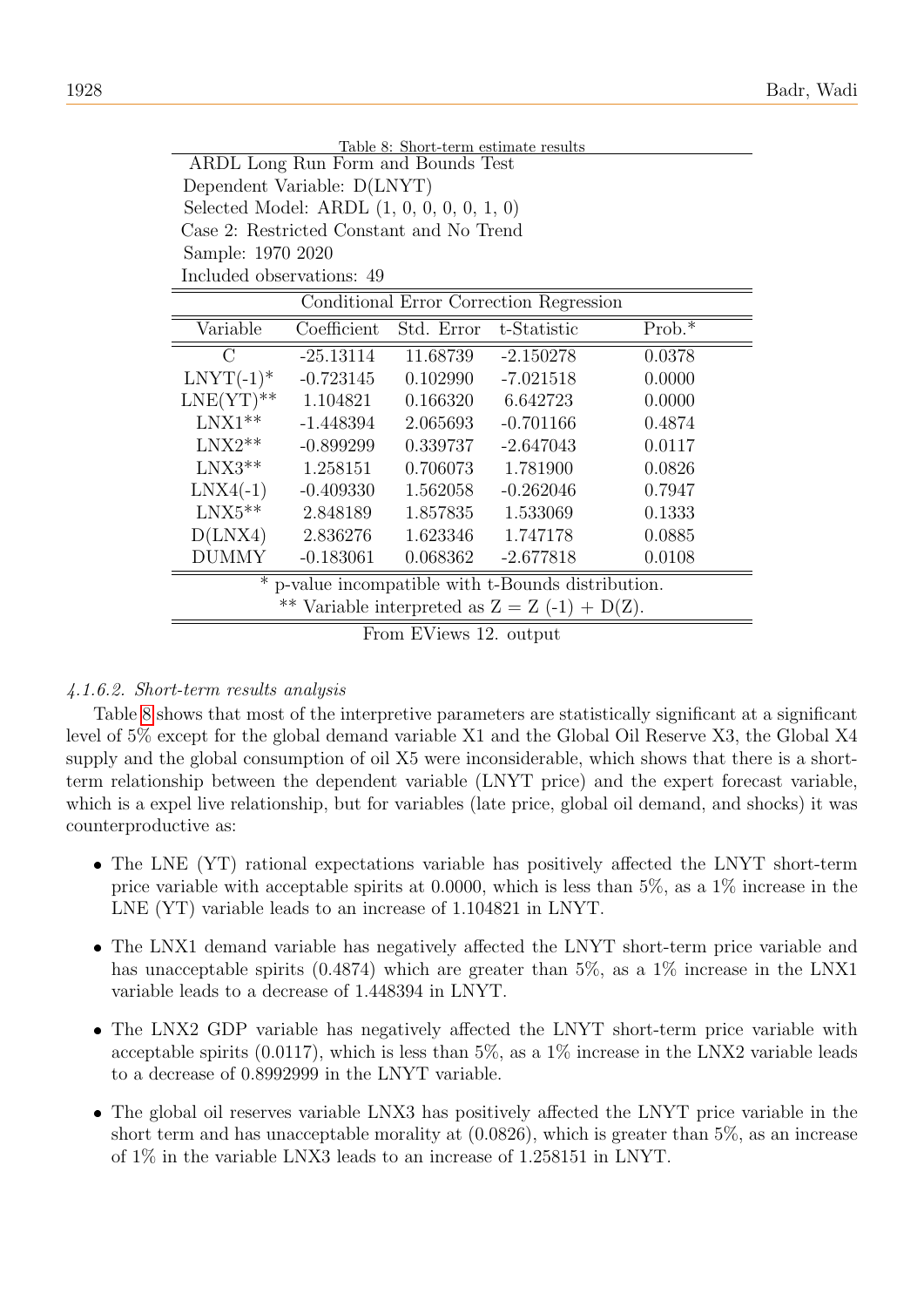- The global oil reserve variable LNX3 has positively affected the LNYT price variable in the short term and has an unacceptable significance at  $(0.0826)$ , which is greater than 5%, as an increase of 1% in the variable LNX3 leads to an increase of 1.258151 in LNYT.
- The global oil supply variable LNX4 has negatively affected the LNYT price variable in the short term and has unacceptable morality at (0.7947) which is greater than 5%, as an increase of 1% in the variable LNX4 leads to a decrease of 0.409330 in LNYT.
- The global oil consumption variable LNX5 has positively affected the LNYT price variable in the short term and has unacceptable significance at  $(0.1333)$  which is greater than 5%, as a 1% increase in the variable LNX5 leads to an increase of 2.848189 in LNYT.
- The dummy shocks variable has negatively affected the LNYT price variable in the short term and has acceptable significance at  $(0.0108)$ , which is less than 5%, as an increase of 1% in the variable LNX10 leads to a decrease of 0.183061 in LNYT.

# 4.1.7. Long-term estimation results

It is evident from Table [6](#page-13-1) that:

- The LNE (YT) rational forecast variable parameter is positive, indicating an ejection relationship between the LNYT variable and the long-term LNE (YT) variable, as a 1% increase in the LNE (YT) variable leads to an increase of 1.527801 in LNYT.
- The LNX1 variable parameter is negative and this indicates an inverse relationship between the LNYT variable and the LNX1 variable in the long term, as a 1% increase in the LNX1 variable leads to a decrease of 2.002910 in LNYT.
- The LNX2 variable parameter is negative and this is evidence of an inverse relationship between LNYT and LNX2 variable as a 1% increase in the LNX2 variable leads to a decrease of 1.243594 in LNYT.
- The LNX3 variable parameter is positive and this indicates an ejection relationship between the LNYT variable and the LNX3 variable in the long term, as a 1% increase in the LNX3 variable leads to an increase of 1.739833 in LNYT.
- The LNX4 variable parameter is long-term evidence of an inverse relationship between the LNYT variable and the LNX4 variable in the long term, as a 1% increase in the LNX4 variable leads to a decrease of 0.566042 in LNYT.
- The LNX5 variable has positively affected LNYT in the long term and has an acceptable spirit of  $(0.0049)$  which are less than 5%, as a 1% increase in the LNX5 variable leads to an increase of 3.938617 in LNYT.
- 4.2. Global oil price forecast: Two methods will be predicted
- 4.2.1. Forecasting within the sample: See table annex No. (6)
- 4.2.2. Forecasting outside the sample

will predict the series of variables under study based on ARIMA methodology until 2025 as follows: model examination:

The best model for all model variables has been determined by comparing each variable in several models so that the best model was reached based on the outputs of EViews 12 as follows: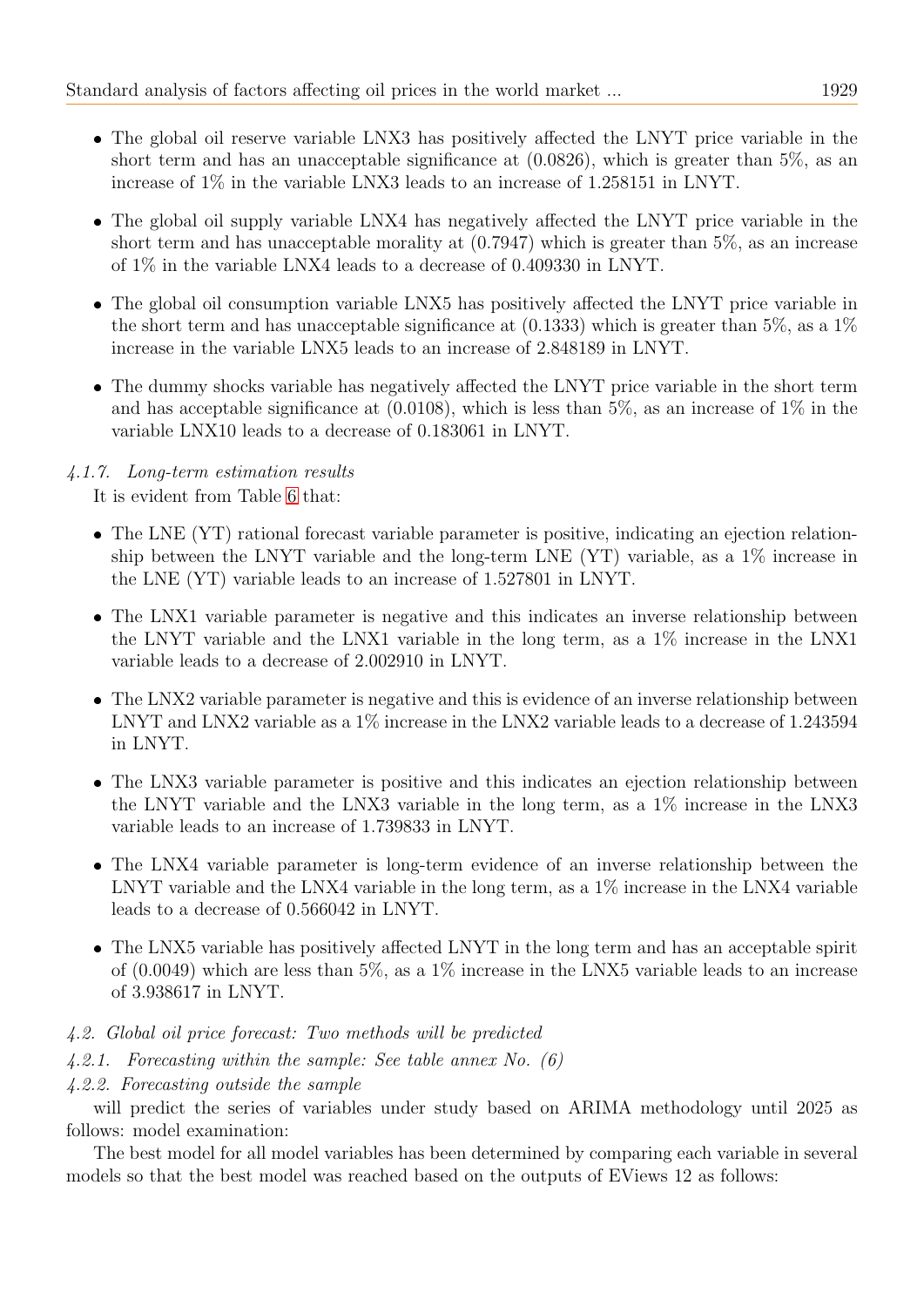| variable              | <b>LNYT</b> | LNE(YT)     | LNX1        | LNX2     | LNX3                                | LNX4     | LNX5        |
|-----------------------|-------------|-------------|-------------|----------|-------------------------------------|----------|-------------|
| <b>ARIMA</b>          | 1,1,1       | 0,1,1       | 0,1,1       | 1,1,0    | 0,1,1                               | 1,1,0    | 0,1,1       |
| Akaike info criterion | 0.706241    | $-0.211153$ | $-4.972801$ |          | $-3.071979$ $-4.129655$ $-3.698720$ |          | $-4.340915$ |
| Schwarz criterion     | 0.859203    | $-0.094203$ | $-4.858080$ |          | $-2.957257$ $-4.014934$ $-3.585083$ |          | $-4.226194$ |
| Hannan-Quinn criter.  | 0.764490    | $-0.166958$ | $-4.929115$ |          | $-3.028292$ $-4.085968$ $-3.655296$ |          | $-4.297229$ |
| 2021                  | 4.101192    | 4.115713    | 11.53055    | 4.499066 | 14.3579                             | 10.83402 | 10.75674    |
| 2022                  | 4.172507    | 4.175425    | 11.54603    | 4.564372 | 14.38031                            | 10.83576 | 10.76797    |
| 2023                  | 4.243813    | 4.235137    | 11.5615     | 4.629678 | 14.40272                            | 10.83748 | 10.77919    |
| 2024                  | 4.315126    | 4.294849    | 11.57697    | 4.694985 | 14.42514                            | 10.83918 | 10.79042    |
| 2025                  | 4.386433    | 4.354561    | 11.59245    | 4.760291 | 14.44755                            | 10.84087 | 10.80164    |

Table 9: Determine the best models

Source: From EViews 12. output

# The Equation:

$$
\begin{aligned} LNYT|It=&-34.7526+1.5278*LNYTF-2.0029*LNX1-1.2436*LNX2\\&+1.7398*LNX3-0.5660*LNX4+3.9386*LNX5 \end{aligned}
$$

After compensating for the variable values of table 10 in the estimated long-term equation, the oil prices predicted up to 2025 were obtained as follows:

|  | Table 10: Determine the best models |  |
|--|-------------------------------------|--|
|  |                                     |  |

| Year | 2021 | 2022 | 2023                                                      | 2024 | 2024 |
|------|------|------|-----------------------------------------------------------|------|------|
|      |      |      | $E[YT I_t ]$ 57.98216 61.64383 65.53737 69.67748 74.07982 |      |      |
|      |      |      |                                                           |      |      |

Source: From EViews 12. Output

# 5. Conclusion

- The model assessed fits the hypothesis of rational expectations and the expectations of oil and energy experts for crude oil prices, which means the rationality of approving the prices of crude oil announced by experts according to the variables of the study.
- The best slowing period was among the 20 equations: ARDL  $(1, 0, 0, 0, 1, 0)$ .
- Through the study, we conclude that there is a common integration relationship in the sense of a long-term balance between the world price of oil and the global determinants of oil .
- The E Rational Outlook Variable (LNYT) has positively affected the LNYT price variable in the short and long term and with acceptable spirits.
- The optimal price is positively influenced by expert expectations and GDP negatively in the long term, which means that higher oil prices make countries consider reducing their crude oil consumption as much as possible and oil prices are affected by previous oil prices, expert expectations, GDP, and short-term shocks.
- The structural stability of the parameters estimated at the model is evidence of harmony and stability between the long-term and short-term results of the estimated model.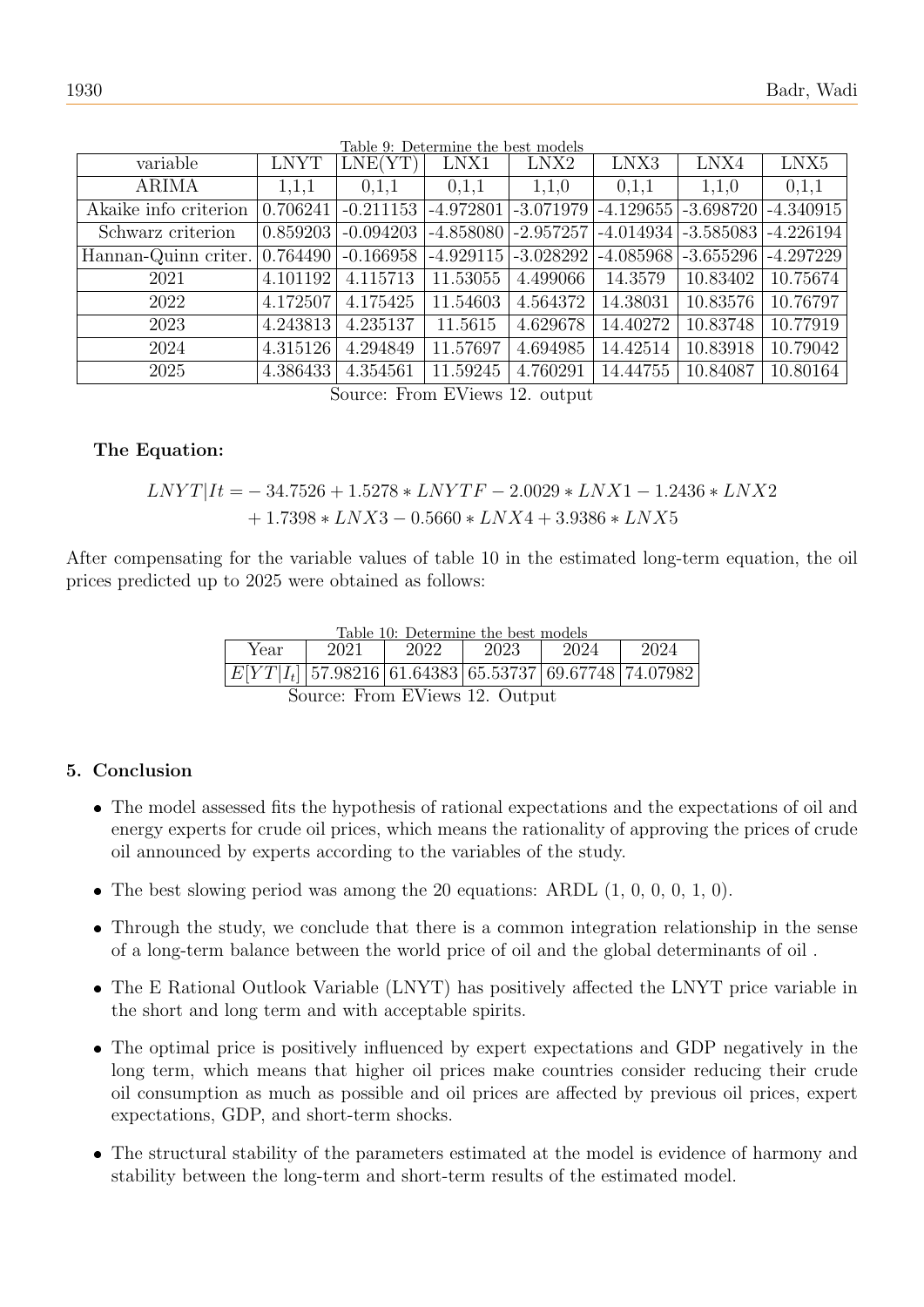The real prices forecast until 2025 are close to the prices predicted under the imposition of rationality.

# 6. Recommendations

We recommend more comprehensive studies using existing models that include the oil market, both sides of which include oil supply and demand, to compare the results that represent the optimal price of crude oil on the world market and its suitability to the expectations of fuel and energy experts.

# 7. Supplements

Table Annex No. (1)

Dependent Variable: LNYT Method: ARDL Sample (adjusted): 1972 2020 Included observations: 49 after adjustments Maximum dependent lags: 2 (Automatic selection) Model selection method: Akaike info criterion (AIC) Dynamic regressors (2 lags, automatic): LNX1 LNX2 LNX3 LNX4 LNX5 Fixed regressors: C Number of models evaluated: 486 Selected Model: ARDL (2, 1, 2, 0, 0, 0)

| Variable            | Coefficient | Std. Error            | t-Statistic | $Prob.*$ |
|---------------------|-------------|-----------------------|-------------|----------|
| $LNYT$ (-1)         | 0.495490    | 0.145758              | 3.399412    | 0.0016   |
| LNYT $(-2)$         | 0.229574    | 0.136950              | 1.676336    | 0.1019   |
| LNX1                | $-9.957472$ | 3.673022              | $-2.710975$ |          |
| 0.0100              |             |                       |             |          |
| $LNX1(-1)$          | 8.663072    | 2.392555              | 3.620846    | 0.0009   |
| LNX2                | 1.905748    | 0.928468              | 2.052574    | 0.0470   |
| $LNX2(-1)$          | $-0.657587$ | 1.412693              | $-0.465485$ | 0.6442   |
| $LNX2(-2)$          | $-1.447077$ | 0.855456              | $-1.691585$ | 0.0989   |
| LNX3                | $-0.245520$ | 0.778540              | $-0.315360$ | 0.7542   |
| LNX4                | $-0.346215$ | 1.761579              | $-0.196537$ | 0.8452   |
| LNX5                | 4.412664    | 2.401366              | 1.837564    | 0.0740   |
| $\mathcal{C}$       | $-23.60786$ | 15.41380              | $-1.531605$ | 0.1339   |
| R-squared           | 0.940211    | Mean dependent var    |             | 3.316998 |
| Adjusted R-squared  | 0.924477    | S.D. dependent var    |             | 0.850966 |
| S.E. of regression  | 0.233859    | Akaike info criterion |             | 0.126545 |
| Sum squared reside  | 2.078213    | Schwarz criterion     |             | 0.551239 |
| Log likelihood      | 7.899658    | Hannan-Quinn critter. |             | 0.287673 |
| F-statistic         | 59.75642    | Durbin-Watson stat    |             | 1.906860 |
| $Prob(F-statistic)$ | 0.000000    |                       |             |          |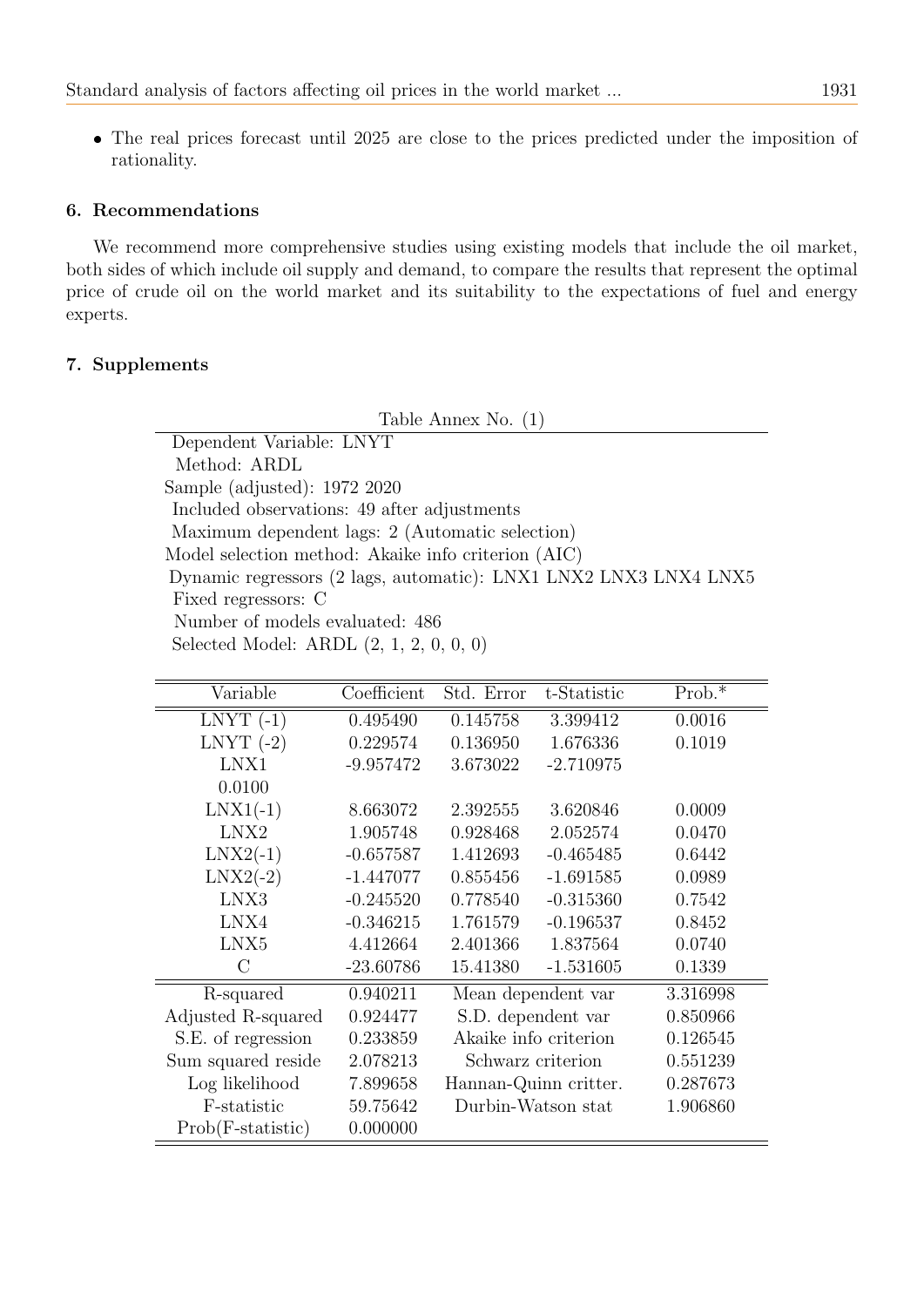| Table Annex No. $(2)$                                 |  |  |  |  |  |  |  |  |
|-------------------------------------------------------|--|--|--|--|--|--|--|--|
| Ramsey RESET Test                                     |  |  |  |  |  |  |  |  |
| Equation: UNTITLED                                    |  |  |  |  |  |  |  |  |
| Omitted Variables: Squares of fitted values           |  |  |  |  |  |  |  |  |
| Specification: LNYT LNYT (-1) LNYT (-2) LNX1 LNX1(-1) |  |  |  |  |  |  |  |  |
| LNX2 LNX2(-1) LNX2(-2) LNX3 LNX4 LNX5 C               |  |  |  |  |  |  |  |  |
| Probability<br>Value<br>df                            |  |  |  |  |  |  |  |  |
| 0.192058<br>0.8487<br>-37<br>t-statistic              |  |  |  |  |  |  |  |  |
| (1, 37)<br>0.036886<br>0.8487<br>F-statistic          |  |  |  |  |  |  |  |  |
| 0.048825<br>0.8251<br>Likelihood ratio                |  |  |  |  |  |  |  |  |



Annex Figure No (1)

| Table Annex No. (3)            |          |                                         |       |       |  |  |  |  |
|--------------------------------|----------|-----------------------------------------|-------|-------|--|--|--|--|
| F-Bounds Test                  |          | Null Hypothesis: No levels relationship |       |       |  |  |  |  |
| <b>Test Statistic</b><br>Value |          | Signif.<br>I(0)                         |       | 1(1)  |  |  |  |  |
| Asymptotic: $n=1000$           |          |                                         |       |       |  |  |  |  |
| F-statistic                    | 4.784923 | $10\%$                                  | 2.08  | 3     |  |  |  |  |
| $\mathbf k$                    | 5        | $5\%$<br>2.39                           |       | 3.38  |  |  |  |  |
|                                |          | $2.5\%$                                 | 2.7   | 3.73  |  |  |  |  |
|                                |          | $1\%$                                   | 3.06  | 4.15  |  |  |  |  |
| Actual Sample Size             | 49       | Finite Sample: $n=50$                   |       |       |  |  |  |  |
|                                |          | 10\%                                    | 2.259 | 3.264 |  |  |  |  |
|                                |          | $5\%$                                   | 2.67  | 3.781 |  |  |  |  |
|                                |          | $1\%$                                   | 3.593 | 4.981 |  |  |  |  |
|                                |          |                                         |       |       |  |  |  |  |

Table Annex No. (3)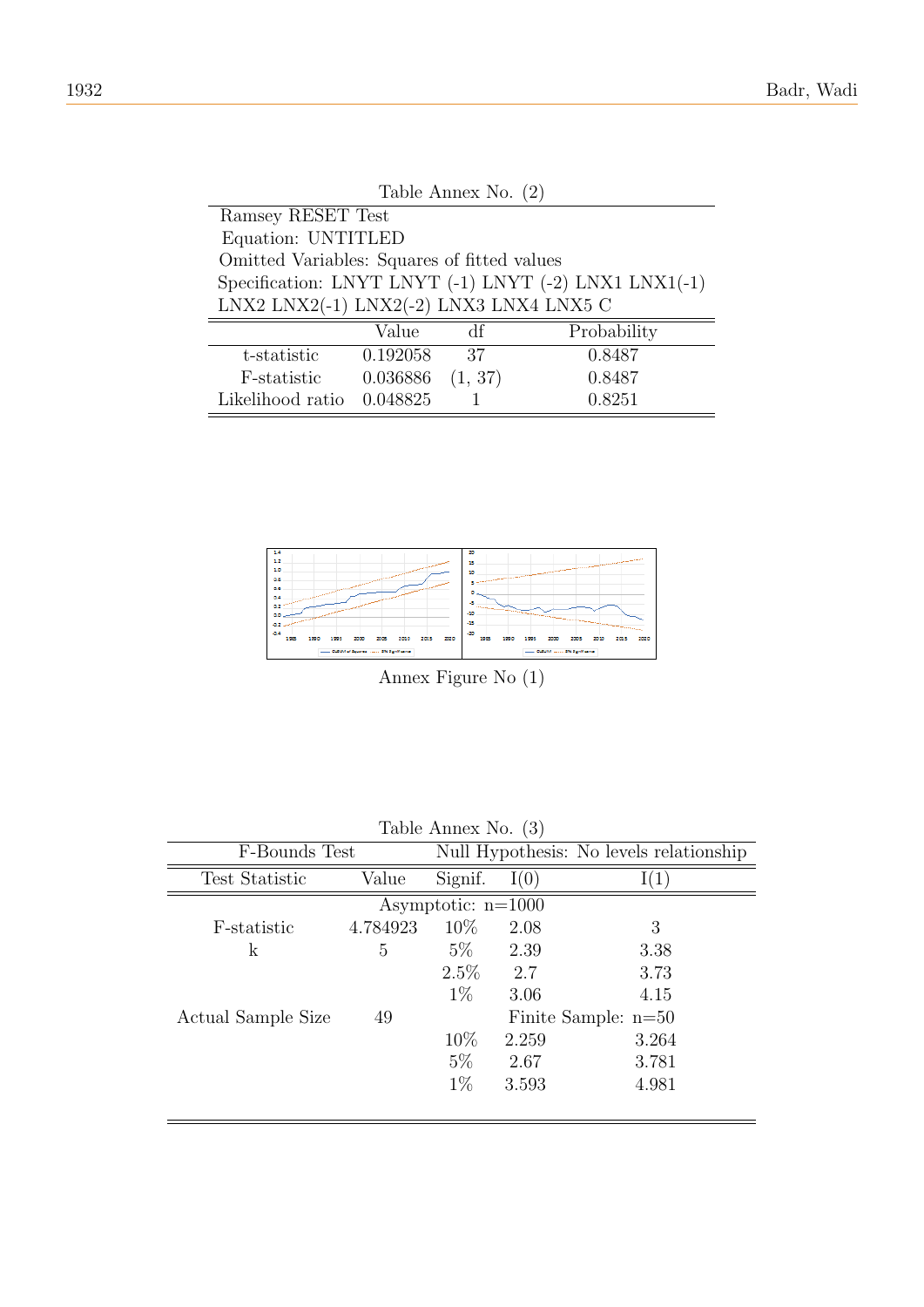| Table Annex No. $(4)$                                       |                                                   |                           |             |        |  |  |  |  |  |
|-------------------------------------------------------------|---------------------------------------------------|---------------------------|-------------|--------|--|--|--|--|--|
| ARDL Long Run Form and Bounds Test                          |                                                   |                           |             |        |  |  |  |  |  |
|                                                             | Dependent Variable: D(LNYT)                       |                           |             |        |  |  |  |  |  |
|                                                             | Selected Model: ARDL $(2, 1, 2, 0, 0, 0)$         |                           |             |        |  |  |  |  |  |
|                                                             | Case 2: Restricted Constant and No Trend          |                           |             |        |  |  |  |  |  |
|                                                             |                                                   | Sample: 1970 2020         |             |        |  |  |  |  |  |
|                                                             |                                                   | Included observations: 49 |             |        |  |  |  |  |  |
| Conditional Error Correction Regression                     |                                                   |                           |             |        |  |  |  |  |  |
| Variable                                                    | Coefficient<br>Std. Error<br>t-Statistic<br>Prob. |                           |             |        |  |  |  |  |  |
| С                                                           | $-23.60786$                                       | 15.41380                  | $-1.531605$ | 0.1339 |  |  |  |  |  |
| LNYT $(-1)$ *                                               | $-0.274936$                                       | 0.092910                  | $-2.959174$ | 0.0053 |  |  |  |  |  |
| $LNX1(-1)$                                                  | $-1.294400$                                       | 2.608691                  | $-0.496188$ | 0.6226 |  |  |  |  |  |
| $LNX2(-1)$                                                  | $-0.198915$                                       | 0.394547                  | $-0.504162$ | 0.6171 |  |  |  |  |  |
| $LNX3**$                                                    | $-0.245520$                                       | 0.778540                  | $-0.315360$ | 0.7542 |  |  |  |  |  |
| $LNX4**$                                                    | $-0.346215$                                       | 1.761579                  | $-0.196537$ | 0.8452 |  |  |  |  |  |
| $LNX5**$                                                    | 4.412664                                          | 2.401366                  | 1.837564    | 0.0740 |  |  |  |  |  |
| $D$ (LNYT $(-1)$ )                                          | $-0.229574$                                       | 0.136950                  | $-1.676336$ | 0.1019 |  |  |  |  |  |
| D(LNX1)                                                     | $-9.957472$                                       | 3.673022                  | $-2.710975$ | 0.0100 |  |  |  |  |  |
| D(LNX2)                                                     | 1.905748                                          | 0.928468                  | 2.052574    | 0.0470 |  |  |  |  |  |
| $D(LNX2(-1))$<br>0.855456<br>1.691585<br>1.447077<br>0.0989 |                                                   |                           |             |        |  |  |  |  |  |

Table Annex No. (5)

| Levels Equation                                                       |  |  |  |  |  |  |  |  |
|-----------------------------------------------------------------------|--|--|--|--|--|--|--|--|
| Case 2: Restricted Constant and No Trend                              |  |  |  |  |  |  |  |  |
|                                                                       |  |  |  |  |  |  |  |  |
|                                                                       |  |  |  |  |  |  |  |  |
|                                                                       |  |  |  |  |  |  |  |  |
|                                                                       |  |  |  |  |  |  |  |  |
|                                                                       |  |  |  |  |  |  |  |  |
|                                                                       |  |  |  |  |  |  |  |  |
| $EC = LNYT - (-4.7080*LNX1 - 0.7235*LNX2 - 0.8930*LNX3 - 1.2593*LNX4$ |  |  |  |  |  |  |  |  |
| $+16.0498*LNX5 - 85.8666$                                             |  |  |  |  |  |  |  |  |
|                                                                       |  |  |  |  |  |  |  |  |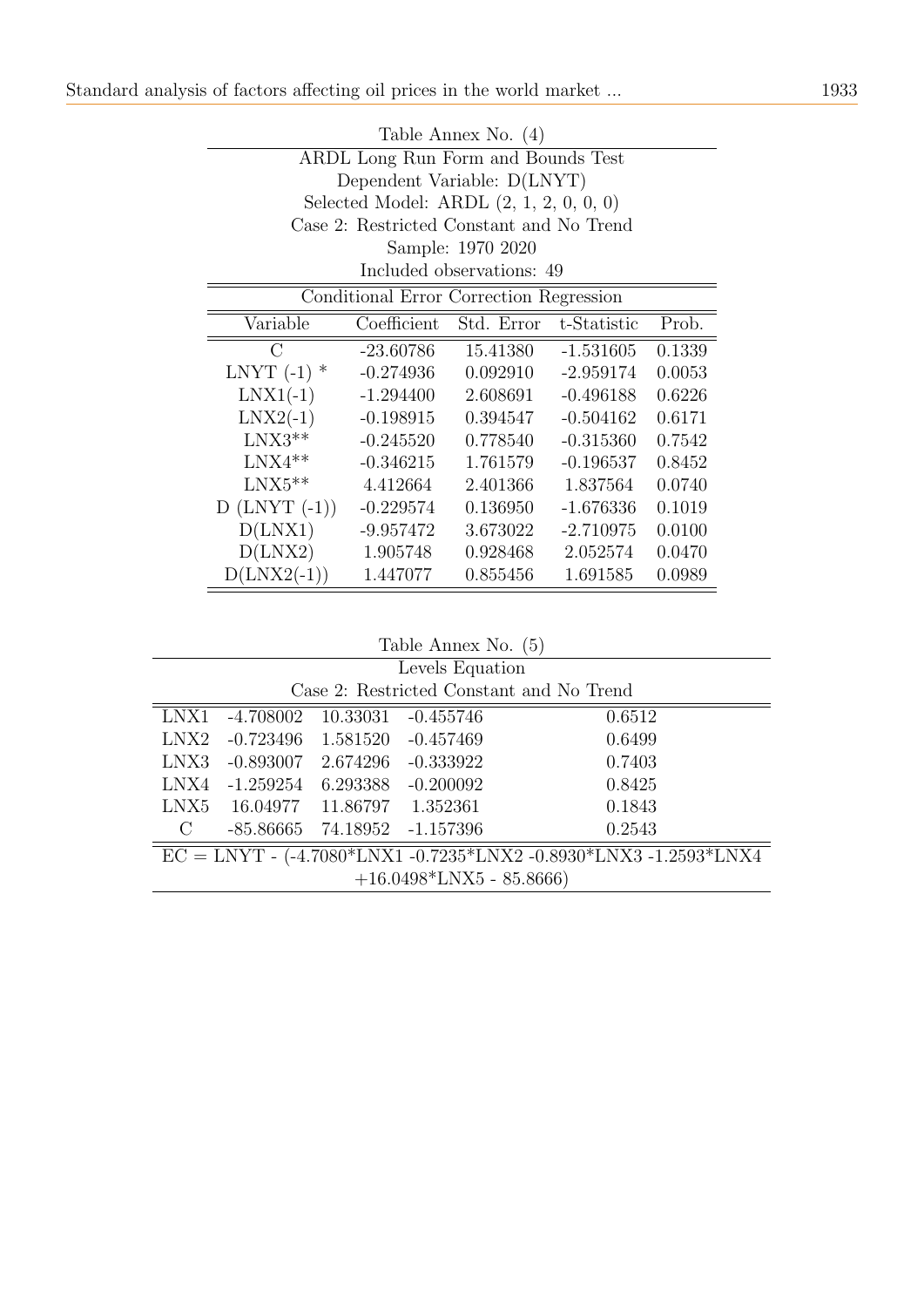|      |             |       |             |      |      |       | $\sqrt{2}$  |      |      |       |             |
|------|-------------|-------|-------------|------|------|-------|-------------|------|------|-------|-------------|
| year | <b>LNYT</b> | LNEYT | ELNEYT   It | year | LNYT | LNEYT | ELNEYT   It | year | LNYT | LNEYT | ELNEYT   It |
| 1970 | 0.19        |       |             | 1987 | 2.90 | 3.01  | 2.85        | 2004 | 3.63 | 3.64  | 3.65        |
| 1971 | 0.52        |       |             | 1988 | 2.69 | 2.96  | 2.98        | 2005 | 3.98 | 3.89  | 3.99        |
| 1972 | 0.60        | 0.69  | 0.64        | 1989 | 2.88 | 2.96  | 3.10        | 2006 | 4.16 | 4.01  | 4.12        |
| 1973 | 1.03        | 1.13  | 1.00        | 1990 | 3.13 | 3.10  | 3.03        | 2007 | 4.26 | 4.22  | 4.27        |
| 1974 | 2.40        | 2.06  | 2.02        | 1991 | 2.96 | 3.12  | 3.07        | 2008 | 4.57 | 4.47  | 4.43        |
| 1975 | 2.34        | 2.29  | 2.25        | 1992 | 2.95 | 3.13  | 3.14        | 2009 | 4.12 | 4.30  | 4.37        |
| 1976 | 2.45        | 2.16  | 2.35        | 1993 | 2.82 | 3.06  | 3.01        | 2010 | 4.37 | 4.05  | 4.33        |
| 1977 | 2.53        | 2.41  | 2.63        | 1994 | 2.77 | 3.04  | 2.80        | 2011 | 4.64 | 4.29  | 4.49        |
| 1978 | 2.56        | 2.79  | 2.93        | 1995 | 2.84 | 3.16  | 2.98        | 2012 | 4.65 | 4.23  | 4.56        |
| 1979 | 3.43        | 3.27  | 3.34        | 1996 | 3.02 | 3.10  | 3.01        | 2013 | 4.65 | 4.10  | 4.31        |
| 1980 | 3.61        | 3.78  | 3.62        | 1997 | 2.95 | 2.93  | 2.88        | 2014 | 4.57 | 4.10  | 4.05        |
| 1981 | 3.57        | 3.78  | 3.78        | 1998 | 2.57 | 3.02  | 2.79        | 2015 | 3.93 | 3.87  | 3.85        |
| 1982 | 3.49        | 3.54  | 3.48        | 1999 | 2.89 | 2.98  | 2.71        | 2016 | 3.76 | 3.89  | 3.94        |
| 1983 | 3.39        | 3.22  | 3.30        | 2000 | 3.34 | 3.14  | 3.09        | 2017 | 3.97 | 4.06  | 4.08        |
| 1984 | 3.35        | 2.91  | 3.08        | 2001 | 3.19 | 3.16  | 3.14        | 2018 | 4.22 | 4.25  | 4.36        |
| 1985 | 3.30        | 2.92  | 2.97        | 2002 | 3.22 | 3.27  | 3.25        | 2019 | 4.12 | 4.33  | 4.29        |
| 1986 | 2.66        | 2.87  | 2.93        | 2003 | 3.36 | 3.47  | 3.47        | 2020 | 3.72 | 3.85  | 3.80        |

#### Data:

#### Table Annex No. (6)

#### References

- <span id="page-21-4"></span>[1] M. Adgman, Macroeconomic theory and politics, Mars House. pp. 338.
- <span id="page-21-9"></span>[2] H. Afia, A record study of the impact of oil price fluctuations on unemployment rates in Algeria from (1990-2016), 2018.
- <span id="page-21-3"></span>[3] A.A. Al-Atabi, Analysis and measurement of the interactive impact of fiscal and monetary policies on economic growth in Iraq for the period (1980-2015), Wasit. 2018.
- <span id="page-21-5"></span>[4] A.F. Al-Jawarin, The theory of rational expectations-theoretical framework, Civilized Dialogue. 22(6) 2016.
- <span id="page-21-6"></span>[5] M.A. Hussain, Rational expectations and some of its macroeconomic applications, Iraqi J. Admin. Sci. 8(32) (2012) 83-99.
- <span id="page-21-7"></span>[6] D. A. Al-Anbaki, Rational Expectations and Crises of Economic Thought between Theory and Mechanisms of Application. 2003.
- <span id="page-21-15"></span>[7] W. Belmed, Study of the relationship between education and unemployment in Algeria during the period (1980- 2016) using ardl methodology, Algerian Journal of Economic Development. 2020.
- <span id="page-21-0"></span>[8] H. Ferguson, Existential Social Theory, International Encyclopedia of the Social & Behavioral Sciences. 2002.
- <span id="page-21-1"></span>[9] J.S.H. Hassoun, The Role of Rational Expectations in Macroeconomic Analysis. 2008.
- <span id="page-21-13"></span>[10] A.A.A. Ibrahim, Pricing mechanisms for crude oil exported in Iraq (a case study of SOMO), University of Basra College of Administration and Economics. Basra. 2018.
- <span id="page-21-12"></span>[11] B. Khaledia, The Use of Oil Revenues: A Comparative Study between Algeria's experience and Norway's, 2016.
- <span id="page-21-8"></span>[12] F.S.M. Kosha, The impact of fluctuations in crude oil prices on iraq's economic development (analytical study) for the period from 2004-2016, Basra. 2019.
- <span id="page-21-2"></span>[13] S.S.L, *Open -Economy Inflation target*, J. Int. Econ. 2000.
- <span id="page-21-16"></span>[14] M. Manaa, A.J. Obaid and M.H. Dosh, Unsupervised approach for email spam filtering using data mining, EAI Endorsed Transactions on Energy Web, European Union Digital Library. 21(36) (2020).
- <span id="page-21-11"></span>[15] E.S. Miri, Factors that affected the volatility of world oil prices and their impact on the GCC economies during the period "2000-2014", 2016.
- <span id="page-21-14"></span>[16] J. Mohamed, ARDL's self-regression methodology as an economic measurement application (eviews V.10 application study), Algeria. 2019.
- <span id="page-21-17"></span>[17] D.S. Mohammad, Standard economics methods lectures and applications, Algeria: Al-Hamid. 1 (2011).
- <span id="page-21-10"></span>[18] M. Murad, The story of arab oil in the gulf and international ambition, Political Thought Magazine. (2002).